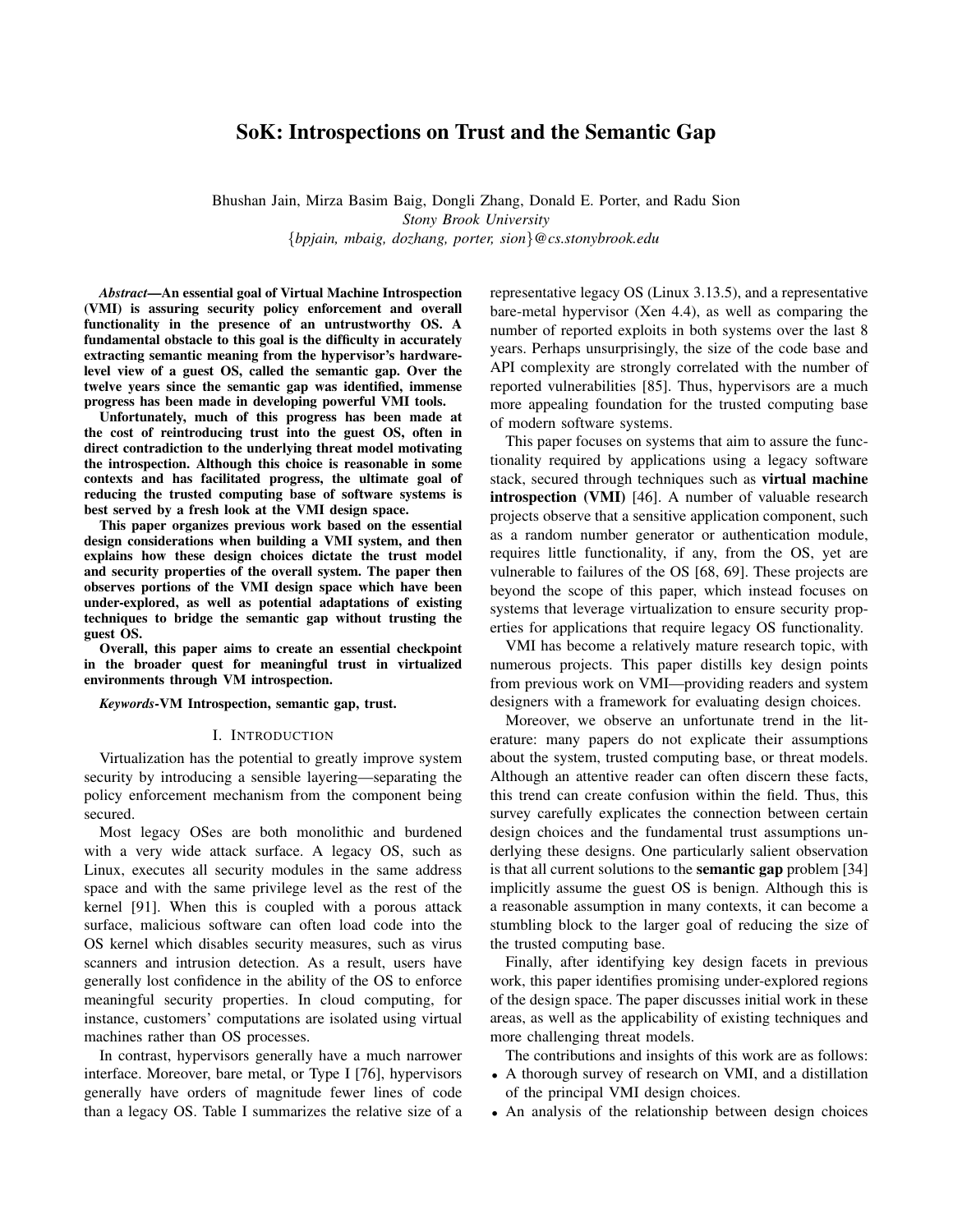| Codebase                                   | Lines of code    |  |  |  |
|--------------------------------------------|------------------|--|--|--|
| Xen hypervisor 4.4                         | 0.50 Million     |  |  |  |
| Linux kernel 3.13.5                        | 12.01 Million    |  |  |  |
| Codebase<br>Xen hypervisor<br>Linux kernel | No. of CVE<br>24 |  |  |  |

Table I SIZE AND DOCUMENTED VULNERABILITIES OF A REPRESENTATIVE BARE-METAL HYPERVISOR (XEN) AND LEGACY OS (LINUX). CODE SIZES WERE CALCULATED BASED ON XEN 4.4 AND LINUX 3.13.5. CVES WERE COLLECTED FOR ALL VERSIONS OF THESE CODE BASES OVER THE PERIOD FROM 01/01/2006 TO 03/03/2014.

and implicit assumptions and trust. We observe that existing solutions to the semantic gap problem inherently trust the guest OS, often in direct contradiction to the underlying motivation for using VM introspection.

- The observation that the semantic gap problem has evolved into two separate issues: an engineering challenge and a security challenge. Existing solutions address the engineering challenge.
- Identifying a connection between techniques that protect memory and prevent attacks.
- Exploring the applicability of current techniques to new problems, such as removing the guest OS from the trusted computing base without removing OS functionality.
- Identifying additional points in the design space that are under-explored, such as hardware-support for mutual distrust among system layers and dynamic learning from an untrusted OS.

### II. BACKGROUND

The specific goals of VM introspection systems vary, but commonly include identifying if a malicious loadable kernel module, or rootkit, has compromised the integrity of the guest OS [75]; identifying malicious applications running on the system [65]; or ensuring the integrity or secrecy of sensitive files [51]. In these systems, a monitor tracks the behavior of each guest OS and either detects or prevents policy violations. Such a monitor may be placed in the hypervisor, a sibling VM, in the guest itself, or in the hardware, as illustrated in Figure 1. This process of looking into a VM is Virtual Machine Introspection (VMI).

A fundamental challenge to using VMI for security policy enforcement is that many desirable security policies are expressed in high-level, OS abstractions, such as files and processes, yet the hypervisor only has direct visibility into hardware-level abstractions, such as physical memory contents and hardware device operations. This disparity in abstractions is known as the semantic gap.

As an example of how the semantic gap creates challenges for introspection, consider how a hypervisor might go about listing the processes running in a guest OS. The hypervisor can access only hardware-level abstractions, such as the CPU registers and contents of guest memory pages. The hypervisor must identify specific regions of guest OS



Figure 1. Monitor placement options in VMI: in a sibling VM, the hypervisor, in the guest OS itself, or in hardware. In-guest and hardware solutions require some assistance from the hypervisor.

memory that include process descriptors, and interpret the raw bytes to reconstruct semantic information, such as the command line, user id, and scheduling priorities.

As a result of the semantic gap, much of the VMI development effort goes into reconstructing high-level semantic information from low-level sources. VMI tools attempt to reconstruct a range of information, including the set of running processes, sensitive file contents, and network sockets. For brevity, we limit this paper to memory introspection, where the hypervisor draws inferences about guest behavior from the contents of memory and CPU registers. A range of work has also introspected disk contents [54, 87, 93] and network traffic [48, 56]; at this boundary, we limit discussion to in-memory data structures, such as those representing file metadata (inode) or a socket (sk\_buff).

As we discuss in the next section, many of these semantic reconstruction techniques rely on fragile assumptions or are best-effort. Unfortunately, errors in reconstructing semantic information can be exploited by malware to trick an introspection-based security monitor.

Continuing our example of listing processes in a guest OS, a typical introspection strategy would be to identify the definition of a process descriptor (e.g., a task\_struct on Linux) from the source code, and then walk the list of runnable processes by following the global root of the process list init\_task, overlaying this structure definition over the relevant memory addresses. This strategy faces a number of challenges. First, one must either assume all process descriptors are in this list—even in a compromised or malicious OS—or one must detect hidden processes, using techniques such as scanning all of guest memory looking for potential process descriptors or detecting inconsistencies between the currently loaded page tables and the purported process descriptor [55]. Hidden process detection faces additional challenges, such as false positives from scanning memory during a critical section which temporarily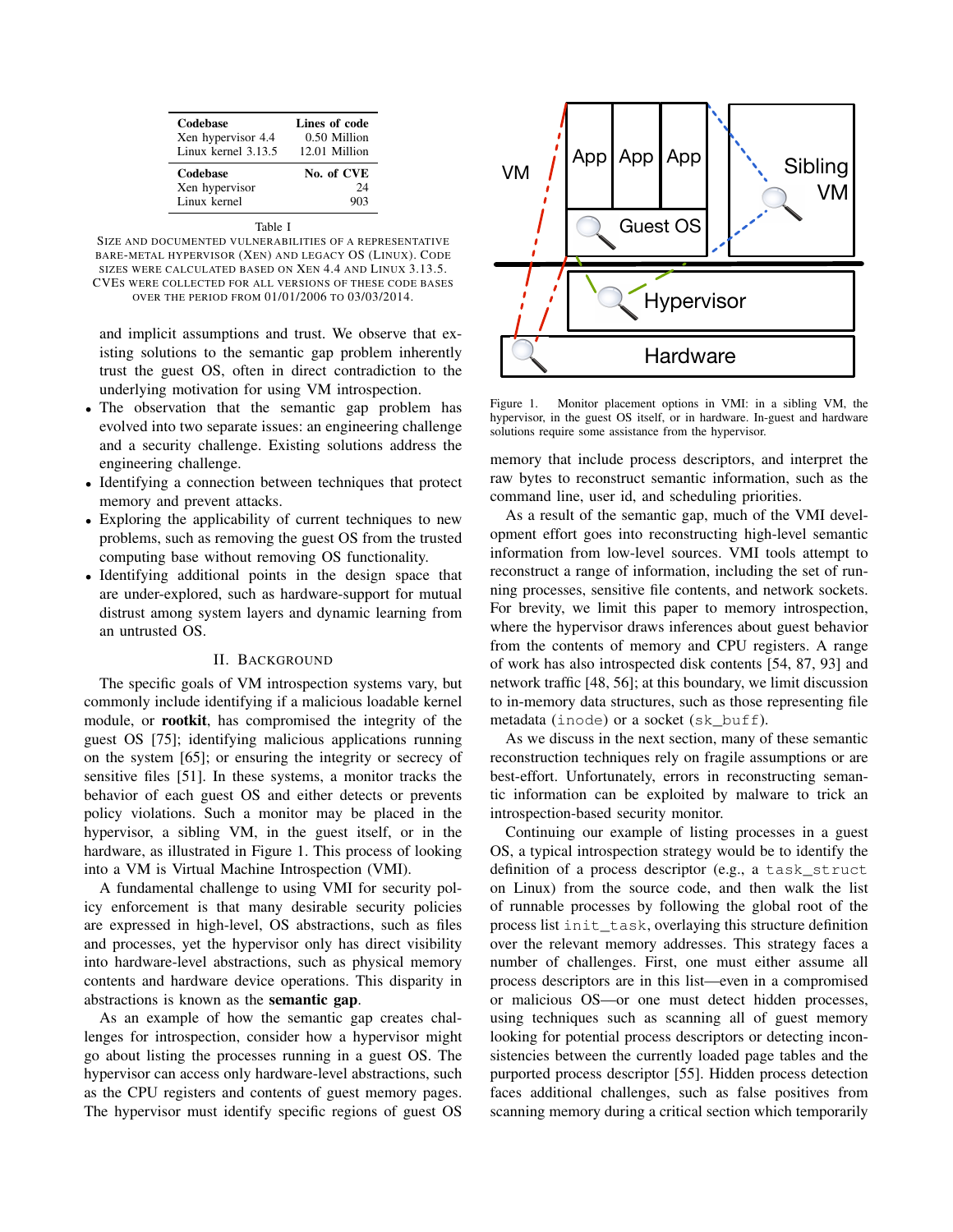violates some internal invariant the introspection tool is checking. In order to prevent the guest OS from using a hidden process descriptor, the introspection must identify all context switching code in the kernel, possibly including dynamically loaded code which manually context switches a hidden process. Finally, a rootkit might hide itself in a subtle and unexpected manner, such as loading itself as a thread in the address space of a benign system process, or placing its code in the memory image of a common library and scheduling itself by changing the address of a signal handling function.

These subtleties make robustly bridging the semantic gap quite a challenge. The next section organizes current strategies to solve this problem.

# III. BRIDGES ACROSS THE SEMANTIC GAP

Modern OSes are complex systems consisting of thousands of data structure types, and many instances of each type. A typical running instance of the Linux kernel was found to have a core set of 29,488 data structure instances belonging to 231 different types that enable scheduling, memory management, and I/O [77]. Each of these structures consists of many fields. For instance, a *task struct* in Linux 3.10 contains more than 50 fields [14], many of which are pointers to other structures. A key ingredient to any solution to the semantic gap problem is reconstruction of kernel data structures from memory contents.

This section begins with explaining techniques to reconstruct kernel data structures (III-A), followed by additional introspection techniques that do not directly reconstruct data structures (§III-B–III-C), and then techniques that assure the integrity of the kernel binary (§III-D). As the section explains each technique, it highlights the underlying trust assumption(s)—most commonly that the guest OS is benign. We will revisit these trust assumptions as we explain VMI attacks and defenses (§V). as well as discussing how one might adapt VMI to a stronger threat model where these assumptions do not hold (§VI).

# *A. Learning and Reconstruction*

Data structure reconstruction generally relies on a learn and search methodology. A learning phase is used to extract information relevant to data structures, generally a data structure signature. A signature can be used to identify and reconstruct data structure instances within kernel memory contents. Signatures are created using techniques such as expert knowledge, source analysis, or dynamic analysis each described in this subsection (§III-A1–III-A3).

A second search phase identifies instances of the data structure. The two most common search strategies are to either linearly scan kernel memory or to traverse data structure pointers, starting with public symbols. Depending on the OS, public symbols may include debugging symbols or the dynamic linking tables exposed to loadable kernel modules. It is arguable which approach is more efficient, since many kernel data structures can have cyclic or invalid pointers, but may require traversing less total memory. However, the linear scan of kernel memory has the advantage that it is robust to "disconnected" structures or other attempts to obfuscate pointers. Both techniques can observe *transient* states when searching concurrently with OS operation, discussed further in §IV-A.

Several linear scanning techniques limit the search space by introspecting on the kernel memory allocators—either by interpreting allocator data structures [51] or by placing debugging breakpoints on the allocator [77]. OS kernels commonly use a different slab or memory pool for each object type; this information can be used to further infer data structure types. An advantage of leveraging heap-internal information for search is more easily identifying transient data structures which have been freed but may be pointed to—a challenge for other search approaches. An inherent risk of this approach is missing data structures allocated in an unorthodox manner.

*Searching overheads:* In practice, searching for data structures in a kernel memory snapshot can take from tens of milliseconds [51] up to to several minutes [31]. Thus, most systems reduce overheads by searching periodically and asynchronously (§IV-A). Periodic searches fundamentally limit these approaches to detecting compromises after the fact, rather than preventing policy violations. Moreover, these approaches can only reliably detect compromises that make persistent changes to a data structure. Transient malware can slip through the cracks between two searches of kernel memory.

The rest of this subsection describes the three major approaches to learning data structure signatures.

*1) Hand-crafted data structure signatures:* Introspection and forensic analysis tools initially used hand-crafted signatures, based on expert knowledge of the internal workings of an OS. For instance, such a tool might generate the list of running processes, similar to ps, by walking a global task list in Linux. Examples of this approach include Memparser [11], KNTLIST [9], GREPEXEC [4] and many others [1, 2, 3, 5, 10, 12, 13, 16, 17, 81, 82].

The most sophisticated frameworks for hand-crafted reconstruction use a wide range of subtle invariants and allow users to develop customized extensions. FACE/Ramparser [37] is a scanner that leverages invariants on values within a data structure, such as enumerated values and pointers that cannot be null. Ramparser can identify running processes (*task struct*), open network sockets (*struct sock*), in-kernel socket buffers (*sk buff*), loaded kernel modules (struct *module*), and memory-mapped and open files for any given process (*vm area struct*). Similarly, Volatility [15] is a framework for developing forensics tools that analyze memory snapshots, with a focus on helping end-users to write extensions. Currently, Volatility includes tools that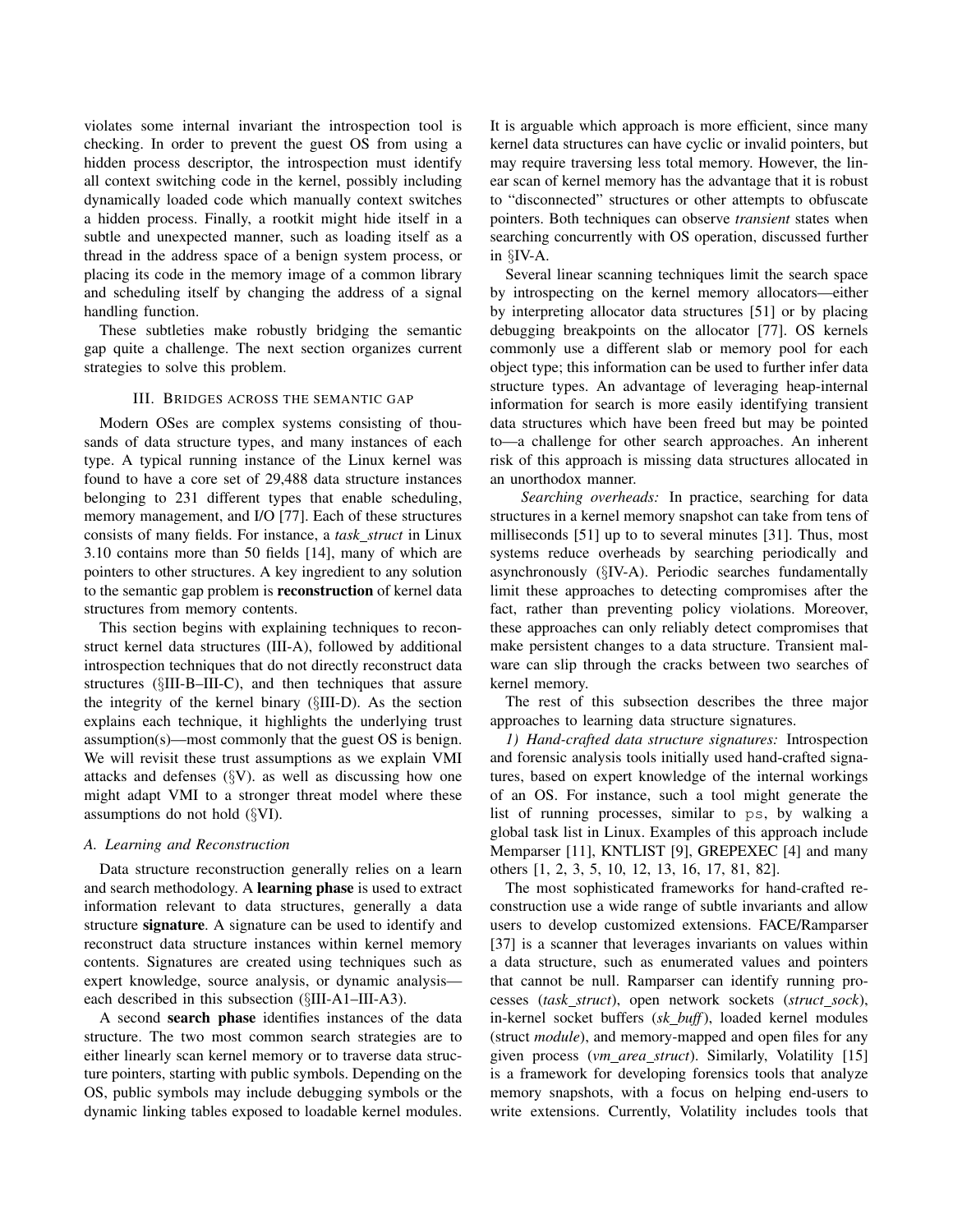extract a list of running processes, open network sockets and network connections, DLLs loaded for each process, OS kernel modules, system call tables, and the contents of a given process's memory.

Hand-crafting signatures and data structure reconstruction tools creates an inherent limitation: each change to an OS kernel requires an expert to update the tools. For instance, a new version of the Linux kernel is released every 2– 3 months; bugfix updates to a range of older kernels are released as frequently as every few weeks. Each of these releases may change a data structure layout or invariant. Similarly, different compilers or versions of the same compiler can change the layout of a data structure in memory, frustrating hand-written tools. Hand-written tools cannot keep pace with this release schedule and variety of OS kernels and compilers; thus, most introspection research has instead moved toward automated techniques.

*2) Source code analysis:* Automated reconstruction tools may rely on source code analysis or debugging information to extract data structures definitions, as well as leverage sophisticated static analysis and source invariants to reduce false positives during the search phase. Examples of source code analysis tools include SigGraph [64], KOP [31], and MAS [38].

One basic approach to source analysis is to identify all kernel object types, and leverage points-to analysis to identify the graph of kernel object types. Kernel Object Pinpointer (KOP) [31] extended a fast aliasing analysis developed for non-security purposes [49], with several additional features, including: field-sensitivity, allowing KOP to differentiate accesses made to different fields within the same struct; context-sensitivity, differentiating different uses of union types and void pointers based on type information in code at the call sites; as well as inter-procedural and flow-insensitive analysis, rendering the analysis robust to conditional control flow, e.g., if statements. In applying the static analysis to a memory snapshot, KOP begins with global symbols and traverses all pointers in the identified data structures to generate a graph of kernel data structures.

A key challenge in creating this graph of data structures is that not all of the pointers in a data structure point to valid data. As a simple example, the Linux dcache uses deferred memory reclamation of a directory entry structure, called a dentry, in order to avoid synchronization with readers. When a dentry is on a to-be-freed list, it may point to memory that has already been freed and reallocated for another purpose; an implicit invariant is that these pointers will no longer be followed once the dentry is on this list. Unfortunately, these implicit invariants can thwart simple pointer traversal. MAS [38] addresses the issue of invalid pointers by extending the static analysis to incorporate value and memory alias checks.

Systems like MAS [38], KOP [31] and LiveDM [77] also improve the accuracy of type discovery by leveraging the fact that most OSes create object pools or slabs for each object type. Thus, if one knows which pages are assigned to each memory pool, one can reliably infer the type of any dynamically allocated object. We hasten to note that this assumption can be easily violated by a rootkit or malicious OS, either by the rootkit creating a custom allocator, or allocating objects of greater or equal size from a different pool and repurposing the memory. Thus, additional effort is required to detect unexpected memory allocation strategies.

SigGraph [64] contributed the idea that the graph structure of the pointers in a set of data structures can be used as a signature. As a simple example, the relationships of pointers among task struct structures in Linux is fundamentally different than among inode structures. SigGraph represents graph signatures in a grammar where each symbol represents a pointer to a sub-structure. This signature grammar can be extended to encode arbitrary pointer graphs or encode substructures of interest. SigGraph is designed to work with a linear scan of memory, rather than relying on reachability from kernel symbols.

*3) Dynamic Learning:* Rather than identifying code invariants from kernel source code, VMI based on dynamic analysis learns data structure invariants based on observing an OS instance [24, 41, 64].

By analogy to supervised machine learning, the VMI tool trains on a trusted OS instance, and then classifies the data structures of potentially untrusted OS instances. During the training phase, these systems often control the stimuli, by running programs that will manipulate a data structure of interest, or incorporating debugging symbols to more quickly discern which memory regions might include a structure of interest. Tools such as Daikon [43] are used to generate constraints based on observed values in fields of a given data structure.

Several dynamic systems have created robust signatures, which are immune to malicious changes to live data structure instances [41]. More formally, a robust signature identifies any memory location that could be used as a given structure type without false negatives. A robust signature can have false positives. Robust signatures are constructed through fuzz testing during the training phase to identify invariants which, if violated, will crash the kernel [41, 64]. For instance, RSFKDS begins its training phase with a guest in a clean state, and then attempts to change different data structure fields. If the guest OS crashes, this value is used to generate a new constraint on the potential values of that field. The primary utility of robust signatures is detecting when a rootkit attempts to hide persistent data by modifying data structures in ways that the kernel doesn't expect. The key insight is that these attempts are only fruitful inasmuch as they do not crash the OS kernel. Thus, robust signatures leverage invariants an attacker cannot safely violate.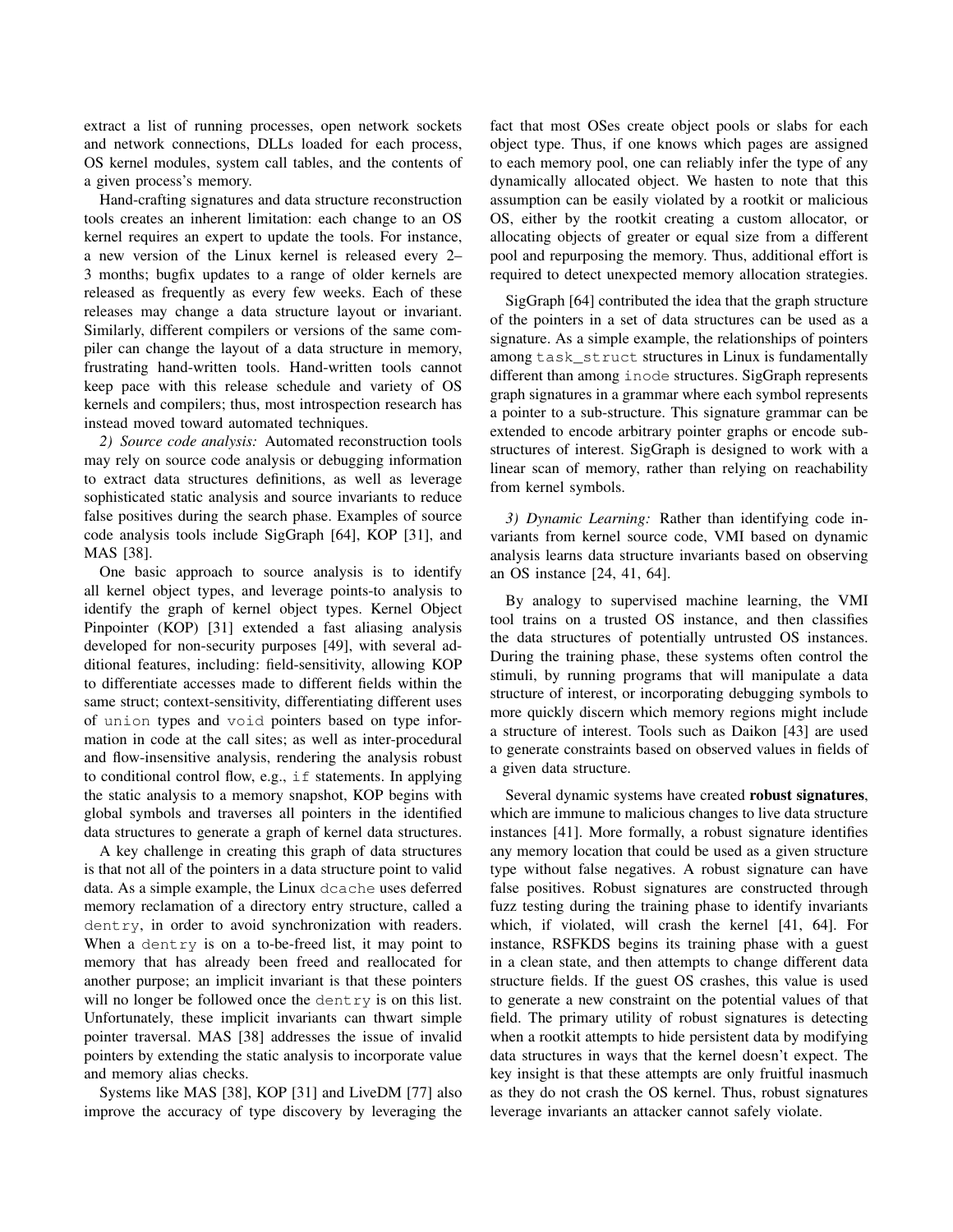# *B. Code Implanting*

A simpler approach to bridging the semantic gap is to simply inject code into the guest OS that reports semantic information back to the hypervisor. For example, Process implanting [47] implants and executes a monitoring process within a randomly-selected process already present in the VM. Any malicious agent inside the VM is unable to predict which guest process has been replaced and thus the injected code can run without detection. Rather than implant a complete process, SYRINGE [30] implants functions into the kernel, which can be called from the VM.

A challenge to implanting code is ensuring that the implanted code is not tampered with, actually executes, and that the guest OS components it uses report correct information. SIM [84] uses page table protections to isolate an implanted process's address space from the guest OS kernel. Section III-D discusses techniques to ensure the integrity of the OS kernel. Most of these implanting techniques ultimately rely on the guest kernel to faithfully represent information such as its own process tree to the injected code.

# *C. Process Outgrafting*

In order to overcome the challenges with running a trusted process inside of an untrusted VM, process outgrafting [86] relocates a monitoring process from the monitored VM to a second, trusted VM. The trusted VM has some visibility into the kernel memory of the monitored VM, allowing a VMI tools to access any kernel data structure without any direct interference from an adversary in the monitored VM.

Virtuoso [40] automatically generates introspection programs based on dynamic learning from a trusted VM, and then runs these tools in an outgrafted VM. Similarly, OSck [51] generates introspection tools from Linux source which execute in a monitoring VM with a read-only view of a monitored guest.

VMST [44] generalizes this approach by eliminating the need for dynamic analysis or customized tools; rather, a trusted, clean copy of the OS runs with a roughly copy-onwrite view of the monitored guest. Monitoring applications, such as ps, simply execute in a complete OS environment on the monitoring VM; each system call executed actually reads state from the monitored VM. VMST has been extended with an out-of-VM shell with both execute and write capabilities [45], as well as accelerated by using memoization, trading some accuracy for performance [80]. This approach bridges the semantic gap by repurposing existing OS code.

The out-grafting approach has several open problems. First, if the monitoring VM treats kernel data as copyon-write, the monitoring VM must be able to reconcile divergences in the kernel views. For example, each time the kernel accesses a file, the kernel may update the inode's atime. These atime updates will copy the kernel data, which must be discarded for future introspection or view of the file system will diverge. VMST does not address this problem, although it might be addressed by an expert identifying portions of the kernel which may safely diverge, or resetting the VM after an unsafe divergence. Similar to the limitations of hand-crafted introspection tools, each new OS variant may require hand-updates to divergent state; thus, automating divergence analysis is a useful topic for future work. Finally, this approach cannot handle policies that require visibility into data on disk—either files or swapped memory pages.

### *D. Kernel executable integrity*

The introspection approaches described above assume that the executable kernel code does not change between creation of the introspection tools and monitoring the guest OS. Table II lists additional assumptions made by these techniques.

In order to uphold the assumption that the kernel has not changed, most hypervisor-based security systems must also prevent or limit the ability of the guest OS to modify its own executable code, e.g., by overwriting executable pages or loading modules. This subsection summarizes the major approaches to ensuring kernel binary integrity.

*1) The (Write*  $\oplus$  *Execute) principle:* The W  $\oplus$  X principle prevents attacks that write the text segment by enforcing a property where all the pages are either writable or executable, but not both at the same time. For instance, SecVisor [83] and NICKLE [79] are hypervisors that enforce the  $W \oplus X$  principle by setting page table permissions on kernel memory. SecVisor will only set executable permission on kernel code and loadable modules that are approved by an administrator, and prevent modification of this code.

Although non-executable (NX) page table bits are ubiquitous on modern x86 systems, lack of NX support complicated the designs of early systems that enforced the W  $\oplus$  X principle. Similarly, compilers can mix code and data within the same page, although security-conscious developers can also restrict this with linker directives.

*2) Whitelisting code:* As discussed above, SecVisor and NICKLE policies require a notion of approved code, which is represented by a whitelist of code hashes created by the administrator.

Patagonix [65] extends this property to application binaries, without the need to understand the structure of processes and memory maps. Patagonix leverages no-execute page table support to receive a trap the first time data from a page of memory is loaded into the CPU instruction cache. These pages are then compared against a database of whitelisted application binary pages.

Although whitelisting code can prevent loading unknown modules which are the most likely to be malicious, the approach is limited by the administrator's ability to judge whether a driver or OS kernel is malicious *a priori*.

*3) Object code hooks:* A practical limitation of the W ⊕ X principle is that many kernels place function pointers in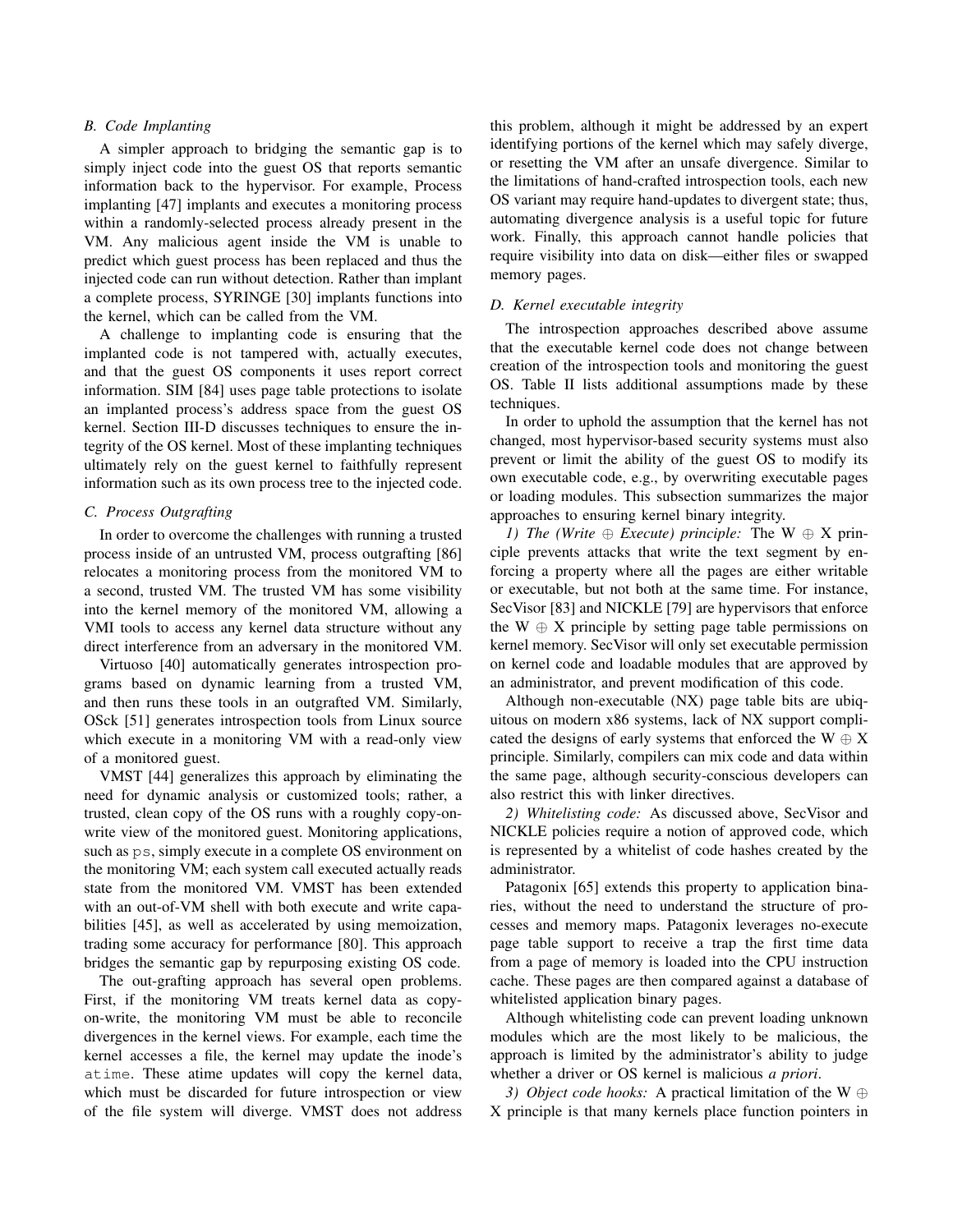| <b>Technique</b>                                                                                    | <b>Assumptions</b>                                                                                                                                                                                                                | <b>Monitor Placement</b>                  | <b>Systems</b>                                              |
|-----------------------------------------------------------------------------------------------------|-----------------------------------------------------------------------------------------------------------------------------------------------------------------------------------------------------------------------------------|-------------------------------------------|-------------------------------------------------------------|
| Hand-crafted data structure signatures<br>(Expert knowledge)                                        | • Expert knowledge of OS internals for known kernel version<br>• Guest OS is not actively malicious                                                                                                                               | Sibling VM,<br>hypervisor, or<br>hardware | [1, 2, 3, 4, 5,<br>9, 10, 11, 12,<br>13, 16, 17,<br>81, 82] |
| Automated learning and reconstruction<br>(Source analysis or offline training)                      | • Benign copy of OS for training<br>• OS will behave similarly during learning phase and moni-<br>toring<br>• Security-sensitive invariants can be automatically learned<br>• Attacks will persist long enough for periodic scans | Sibling VM,<br>hypervisor, or<br>hardware | [24, 31, 38,<br>41, 64, 77]                                 |
| Code implanting<br>(VMM protects monitoring agent inside)<br>guest OS)                              | • Malicious guest schedules monitoring tool and reports<br>information accurately                                                                                                                                                 | Guest with hypervisor<br>protection       | [30, 47, 84]                                                |
| <b>Process outgrafting</b><br>(Reuse monitoring tools from sibling VM<br>with shared kernel memory) | • Live, benign copy of OS behaves identically to monitored<br>OS                                                                                                                                                                  | Sibling VM                                | [40, 44, 45,<br>861                                         |
| Kernel executable integrity<br>(Protect executable pages and other code)<br>hooks)                  | • Initial benign version of monitored OS<br>• Administrator can white-list safe modules                                                                                                                                           | Hypervisor                                | [65, 73, 79]<br>83, 89]                                     |

Table II

VMI TECHNIQUES, MONITOR PLACEMENT (AS ILLUSTRATED IN FIGURE 1, AND THEIR UNDERLYING TRUST ASSUMPTIONS.

data objects that must be writable. These function pointers are used to implement a crude form of object orientation. For instance, the Linux VFS allows a low-level file system to extend generic routines for operations such as reading a file or following a symbolic link.

Lares [73] implemented a simple page-protection mechanism on kernel object hooks, but incurred substantial performance penalties because these executable pointers are in the same page as fields which the guest kernel must be able to write, such as the file size and modification time. HookSafe [89] addresses this problem by modifying OS kernel code to relocate all hooks to a read-only, shadow memory space. All code that calls a hook must also check that the requested hook is in the shadow memory space, and some policy must also be applied to approve which code can be added to the hook section. The hook redirection and checking code is in the kernel's binary text, and is read-only. HookSafe identifies locations where hooks are called through dynamic learning (§III-A); this could likely be extended with static analysis for more complete coverage.

Ultimately, these techniques are approximating the larger property of ensuring control flow integrity (CFI) of the kernel [18]. Ensuring CFI is a broad problem with a range of techniques. For instance, Program Shepherding [59] protects the integrity of implanted functions [30] (§III-B), using a machine code interpreter to monitor all control transfers and guarantee that each transfer satisfies a given security policy. Discovering efficient CFI mechanisms is a relevant, but complimentary problem to VMI.

## IV. PREVENTION VS. DETECTION

Some introspection tools prevent certain security policy violations, such as execution of unauthorized code, whereas others only detect a compromise after the fact. Clearly, prevention is a more desirable goal, but many designs accept detection to lower performance overheads. This section discusses how certain design choices fundamentally dictate whether a system can provide detection or prevention.

Prevention requires a mechanism to identify and interpose on a low-level operation within a VM which violates a system security policy. Certain goals map naturally onto hardware mechanisms, such as page protections on kernel code or hooks [73, 79, 83, 89]. Other goals, such as upholding data structure invariants the kernel code relies upon, are open questions.

As a result, violations of more challenging properties are currently only detected after the fact by VMI tools [24, 39, 40, 44, 51, 64, 65, 74, 75, 77, 80, 84]. In general, there is a strong connection between approaches that periodically search memory and detection. Periodic searching is a good fit for malware that persistently modifies data structures, but can miss transient modifications. To convert these approaches to prevention techniques would require interposing on every store, which is prohibitively expensive. Moreover, because some invariants span multiple writes, even this strawman approach would likely yield false negatives without even deeper analysis of the code behavior.

Current detection systems usually just power off a compromised VM and alert an administrator. Several research projects identify how systems can recover from an intrusion or other security violation [32, 42, 57, 58] In general,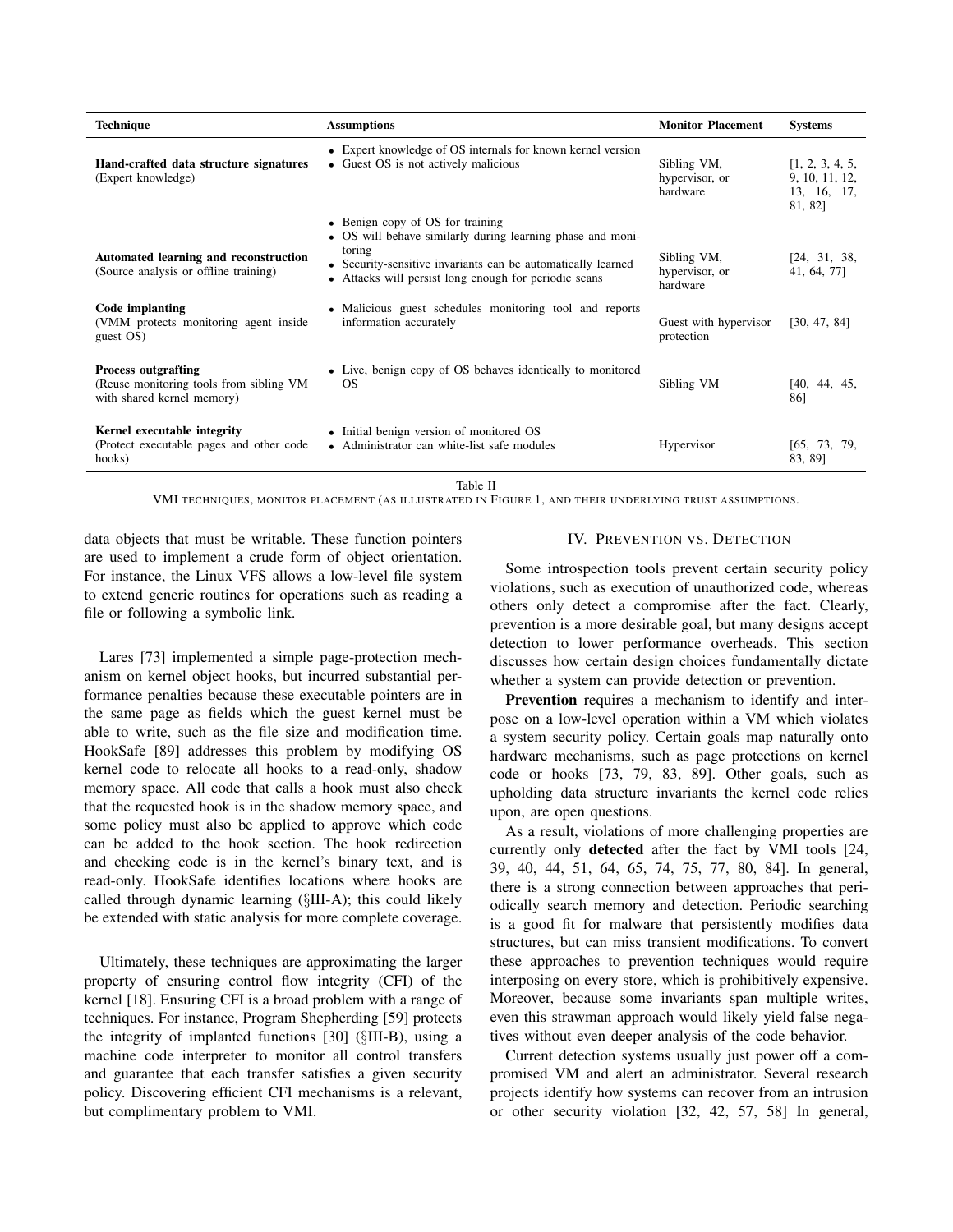general-purpose solutions either incur relatively high overheads to track update dependencies (35% for the most recent general-purpose, single-machine recovery system [58]), or leverage application-specific properties. Improving performance and generality of recovery systems is an important direction for future work.

# *A. Asynchronous Vs Synchronous Mechanisms*

Synchronous mechanisms mediate guest operations inline to prevent security policy violations, or receive very low latency notification of changes. All prevention systems we surveyed [73, 79, 83, 84, 89] use synchronous mechanisms, such as page protection or code implanting. Several lowlatency detection systems use customized hardware, discussed further in §IV-B. A few systems also use synchronous mechanisms on commodity hardware for detection [60, 65, 77], but could likely lower their overheads with an asynchronous mechanism.

Asynchronous mechanisms execute concurrently with a running guest and inspect its memory. These systems generally introspect into a snapshot of memory [24, 39, 64, 74] or a read-only or copy-on-write view of guest memory [40, 44, 51, 53, 75, 80]. All surveyed asynchronous systems detect rootkits after infection through passive monitoring.

On one hand, the synchronous systems gain a vantage point over their counterparts against transient attacks but increase the overhead for the guest OS being protected. On the other hand, asynchronous systems introduce lower monitoring overhead but miss cleverly built transient attacks; they are also limited due to the inherent race condition between the attacker and the detection cycle.

Synchronous and asynchronous mechanisms make fundamental trade-offs across the performance, frequency of policy-relevant events, risk, and assumptions about the behavior of the system. Synchronous mechanisms tend to be more expensive, and are generally only effective when the monitored events are infrequent, such as a change in the access pattern to a given virtual page. The cost of an asynchronous search of memory can also be quite high (ranging from milliseconds [51] to minutes [31]), but the frequency can be adjusted to an acceptable rate—trading risk for performance. Both synchronous and asynchronous systems make potentially fragile assumptions about the system to improve performance, such as knowing all hook locations or assuming all objects of a given type are allocated from the same slab. These risks could be reduced in future work by identifying low-frequency events that indicate a policy violation, are monitorable without making fragile assumptions about the system, and introduce little-to-no overheads in the common case.

A final issue with executing introspection concurrently with the execution of an OS is false positives arising because of transient states. In general, an OS may violate its own invariants temporarily while executing inside of a critical section. A correct OS will, of course, restore the invariants before exiting the critical section. If an introspection agent searches memory during a kernel critical section, it may observe benign violations of these invariants, which will resolve quickly. Current approaches to this problem include simply looking for repeated violations of an invariant (leaving the system vulnerable to race conditions with an attacker), or only taking memory snapshots when the OS cannot be in any critical sections (e.g., by preempting each CPU while out of the guest kernel).

Current VMI systems face fundamental trade-offs between performance and risk, often making fragile assumptions about the guest OS.

#### *B. Hardware-Assisted Introspection*

Several research prototypes have employed customized hardware for introspection [60, 67, 71], or applied existing hardware in novel ways [22, 74, 88]. The primary division within the current design space of hardware-assisted introspection is whether the introspection tool uses memory snapshots or snoops on a bus. Snooping can monitor memory regions at finer granularity than page protections, reducing overheads.

*1) Snapshotting:* One strategy for hardware-assisted introspection is using a PCI device to take RAM snapshots, which are sent to a second machine for introspection (monitored and monitor, respectively). For instance, Copilot [74] adds an Intel StrongARM EBSA-285 Evaluation Board on the monitored machine's PCI bus. The PCI device on the monitored machine uses DMA requests to retrieve a snapshot of host RAM, which is sent to the monitor machine upon request over an independent communication link. The monitor periodically requests snapshots and primarily checks that the hash of the kernel binary text and certain code pointers, such as the system call table, have not changed from known-good values.

Unfortunately, a memory snapshot alone isn't sufficient to robustly reconstruct and interpret a snapshot. Of particular importance is the value of the cr3 register, which gives the physical address of the root of the page tables. Without this CPU register value, one cannot reliably reconstruct the virtual memory mapping. Similarly, a system can block access to regions of physical memory using an IOMMU [20, 27].

HyperCheck [88] augments physical memory snapshots with the contents of the cr3 register, using the CPU System Management Mode (SMM) [6]. SMM is an x86 CPU mode designed primarily for firmware, power management, and other system functions. SMM has the advantage of protecting the introspection code from the running system as well as giving access to the CPU registers, but must also preempt the system while running (i.e., this is a synchronous mechanism). The processor enters SMM when the SMM interrupt pin (SMI) is raised, generally by the Advanced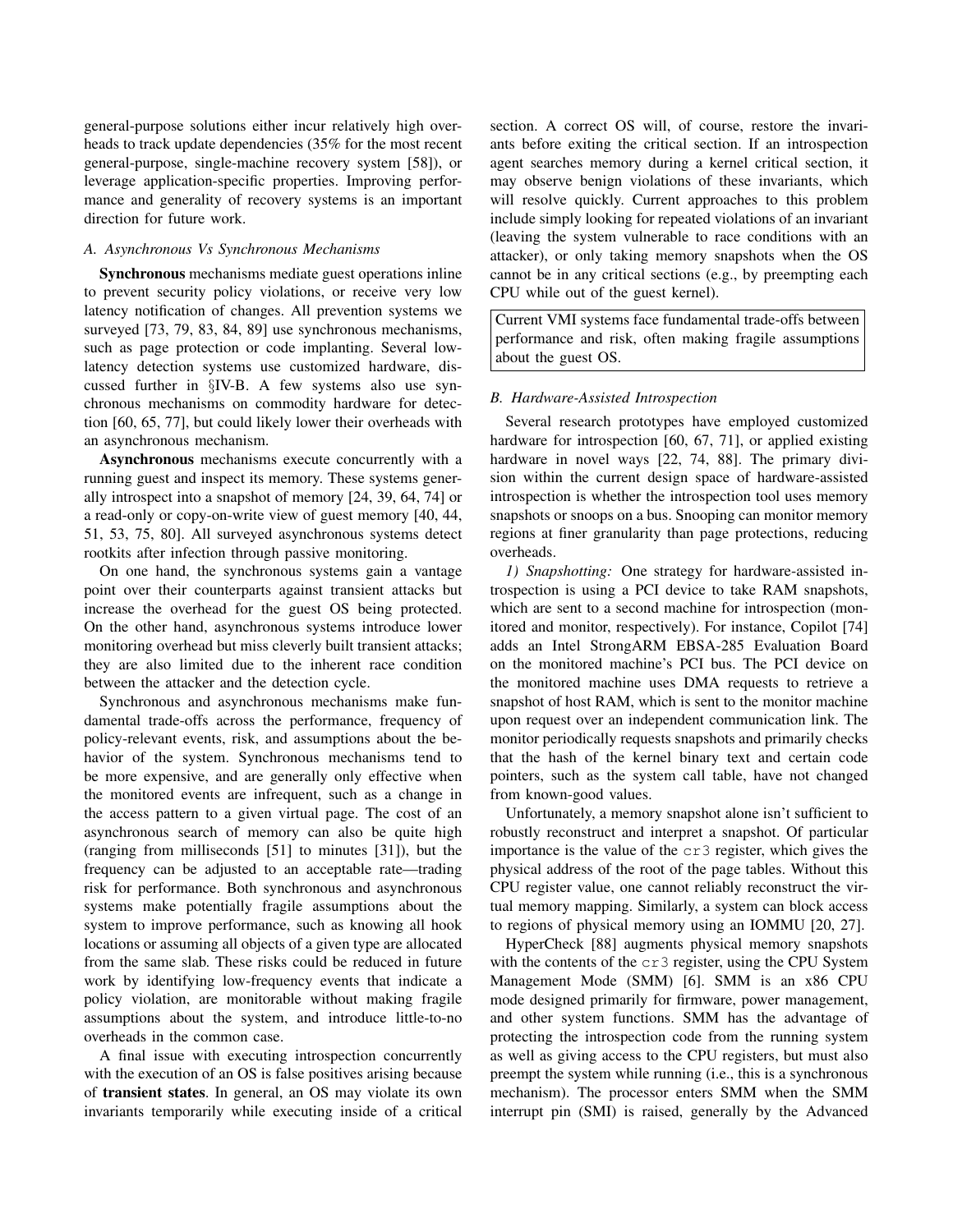Programmable Interrupt Controller (APIC). The hypervisor is required to create SMI interrupts to switch the CPU to SMM mode. Upon entering SMM, the processor will launch a program stored in system management RAM (SMRAM). SMRAM is either a locked region of system DRAM, or a separate chip, and ranges in size from 32 KB to 4 GB [6] Outside of SMM, SMRAM may not be read or written. Within SMM, the integrity checking agent has unfettered access to all RAM and devices, and is not limited by a IOMMU or other attacks discussed previously. Unfortunately, SMM mode also has the limitation that Windows and Linux will hang if any software spends too much time in SMM, bounding the time introspection code can take.

HyperSentry [22] further refines this model by triggering an SMI handler from an Intelligent Platform Management Interface (IPMI) device. IPMI devices generally execute system management code, such as powering the system on or off over the network, on a device hidden from the system software.

A limitation of any SMM-based solution, including the ones above, is that a malicious hypervisor could block SMI interrupts on every CPU in the APIC, effectively starving the introspection tool. For VMI, trusting the hypervisor is not a problem, but the hardware isolation from the hypervisor is incomplete.

Each of these systems focus on measuring the integrity of system software—e.g., checking that the executable pages have a known-good hash value. At least in SMM mode, more computationally expensive introspection may be impractical. Because all of these operations operate on periodic snapshots, which may visibly perturb memory access timings, a concern is that an adversary could predict the snapshotting interval and race with the introspection agent. In order to ensure that transient attacks cannot race with the snapshot creation, more recent systems have turned to snooping, which can continuously monitor memory changes.

*2) Snooping:* A number of recent projects have developed prototype security hardware that snoops on the memory bus [60, 67, 71]. These systems have the useful function of efficiently monitoring writes to sensitive code regions; unlike page protections, snooping systems can monitor writes at the finer granularity of cache lines, reducing the number of needless checks triggered by memory accesses adjacent to the structure being monitored. These systems can also detect updates to memory from a malicious device or driver by DMA, which page-level protections cannot detect.

Although most prototypes have focused on detecting modifications to the kernel binary itself, KI-Mon also watches for updates to object hooks [60], and there is likely no fundamental reason other solutions could not implement this.

Because these snooping devices aim to be very lightweight, they cannot then check data structure invariants or code integrity, but instead signal a companion snapshotting device (as discussed above) to do these checks. However, a specific memory event triggering asynchronous checks is a clear improvement over periodic snapshots, in both efficiency and risk of races with the attacker. A small complication with snooping-triggered introspection is that invariants often span multiple cache lines, such as  $next.prev == next in a doubly-linked list. If an$ invariant check is triggered on the first write in a critical section, the system will see many false positives. KI-Mon addresses this by waiting until the system quiesces.

We note that these systems do not use commodity hardware, but are implemented in simulators or FPGAs. Section VI-B argues that this is a promising area of research that deserves more attention, but more work has to be done to demonstrate the utility of the approach before it will be widely available. Similarly, these systems have initially focused on attack detection, but it would be interesting to extend these systems to recovering from a detected attack.

Snooping is useful for finer-grained memory monitoring.

# *C. Memory Protection: A necessary property for prevention*

We end this section by observing that all prevention systems employ some form of memory protection to synchronously interpose on sensitive data writes. For example, HookSafe [89] and Lares [73] use memory protection to guard against unexpected updates to function pointers. In contrast, it isn't clear how to convert an asynchronous memory search from a detection into a prevention tool. The most likely candidate is with selective, fine-grained hardware memory bus snooping, described above. Thus, if attack prevention is a more desirable goal than detection after-thefact, the community should focus more effort on discovering lightweight, synchronous monitoring mechanisms.

All current prevention systems rely on synchronous memory protection.

# V. ATTACKS, DEFENSE, AND TRUST

This section explains the three major classes of attacks against VMI, known defenses against those attacks, and explains how these attacks relate to an underlying trust placed in the guest OS. These issues are summarized in Table III.

# *A. Kernel Object Hooking*

A Kernel Object Hooking (KOH) attack [8] attempts to modify function pointers (hooks) located in the kernel text or data sections. An attacker overwrites a function pointer with the address of a function provided by the attacker, which will then allow the attacker to interpose on a desired set of kernel operations. In some sense, Linux Security Modules provide similar hooks for security enhancements [91]; the primary difference is that KOH repurposes other hooks used for purposes such as implementing an extensible virtual file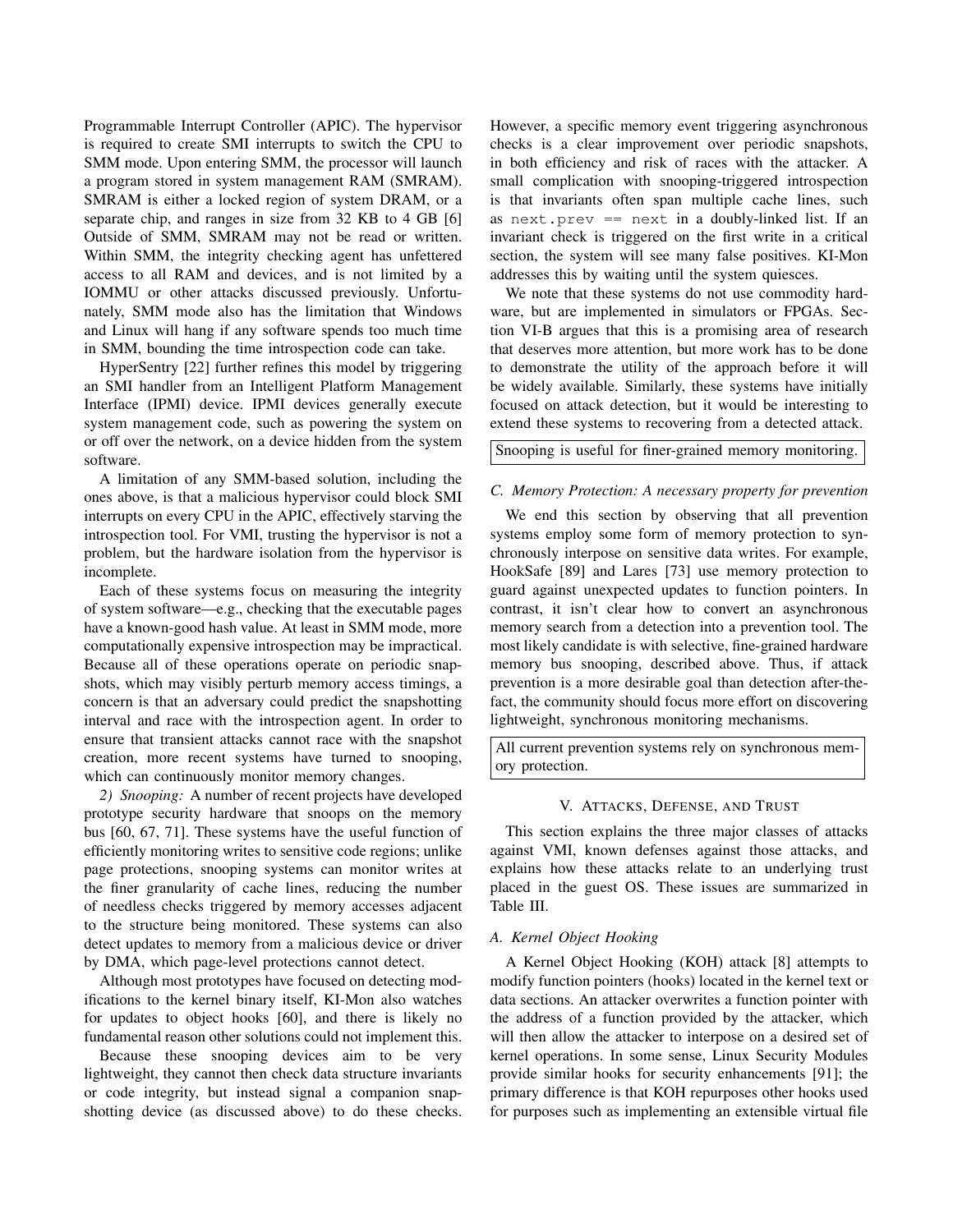system (VFS) model. The defenses against KOH attacks generally depend on whether the hook is located in the text or data segment.

*1) Text section hooks:* The primary text section hooks are the system call table and interrupt descriptor table. For instance, an attacker could interpose on all file open calls simply by replacing the pointer to the sys\_open() function in the system call table.

In older OSes, these hooks were in the data segment despite not being dynamically changed by most OSes. In order to prevent malware from overwriting these hooks, most kernels now place these hooks in the read-only text segment. As discussed in §III-D1, a sufficient defense is hypervisorimposed, page-level Write ⊕ Execute permissions.

*2) Data section hooks:* Kernel data section hooks are more difficult to protect than text section hooks. Data section hooks place function pointers in objects, facilitating extensibility. For instance, Linux implements a range of different socket types behind a generic API; each instantiation overrides certain hooks in the file descriptor for a given socket handle.

The fundamental challenge is that, although these hooks generally do not change during the lifetime of the object, they are often placed in the same page or even cache line with fields that do change. Because most kernels mix hooks which should be immutable with changing data, most hardware-based protection mechanisms are thwarted.

In practice, these hooks are very useful for rootkits to hide themselves from anti-malware tools inside the VM. For instance, the Adore-ng [36] rootkit overrides the lookup() and readdir() functions on the /proc file system directory. Process listing utilities work by reading the subdirectories for each running process under /proc; a rootkit that overrides these functions can filter itself from the readdir() system call issued by ps.

In order to defend against such attacks, the function pointers need to be protected from modification once initialized. Because of the high-cost of moderating all writes to these data structures, most defenses either move the hooks to different locations which can be write-protected [89], or augment hooks in the kernel with checks against a whitelist of trusted functions [75].

*Trust:* Protecting the kernel code from unexpected modifications at runtime is clearly sensible. Underlying these defenses is the assumption that the kernel is initially trusted, but may be compromised later. The more subtle point, however, is that all of the VMI tools discussed in §III assume that the kernel text will not change. Thus, preventing text section modification is effectively a prerequisite for current VMI techniques.

Defenses against KOH on data hooks generally posit trust in the ability of an administrator to correctly identify trustworthy and untrustworthy kernel modules. As explained in Section III-D, KOH defenses assume that kernel modules are benign in order to provide some meaningful protections without solving the significantly harder problem of kernel control flow integrity in the presence of untrusted modules.

# KOH defenses generally assume benign kernel modules.

Finally, we note that some published solutions to the KOH data section problem are based on best-effort dynamic analysis, which can miss hooks that are not exercised. There is no fundamental reason this analysis should be dynamic, other than the unavailability of source code. In fact, some systems do use static analysis to identify code hooks [51], which can identify all possible data section hooks.

# *B. Dynamic Kernel Object Manipulation*

Manipulating the kernel text and code hooks are the easiest attack vector against VMI; once KOH defenses were developed, attackers turned their attention to attacks on the kernel heap. Dynamic Kernel Object Manipulation (DKOM) [28] attacks modify the kernel heap through a loaded module or an application accessing /dev/mem or /proc/kcore on Linux. DKOM attacks only modify data values, and thus are distinct from modifying the control flow through function hooks (KOH).

A DKOM attack works by invalidating latent assumptions in unmodified kernel code. A classic example of a DKOM attack is hiding a malicious process from a process listing tools, such as ps. The Linux kernel tracks processes in two separate data structures: a linked list for process listing and a tree for scheduling. A rootkit can hide malicious processes by taking the process out of the linked list, but leaving the malicious process in the scheduler tree. The interesting property is that loading a module can be sufficient to alter the behavior of unrelated, unmodified kernel code.

DKOM attacks are hard to prevent because they are a metaphorical needle in a haystack of expected kernel heap writes. As a result, most practical defenses attempt to identify data structure invariants, either by hand, static, or dynamic analysis, and then detect data structure invariant violations asynchronously. Because an attacker can create objects from any memory, not just the kernel heap allocator, data structure detection is also a salient issue for detecting DKOM attacks (§III-A). Thus, a robust, asynchronous DKOM detector must search all guest memory, increasing overheads, and tolerate attempts to obfuscate a structure.

*Trust:* DKOM defenses introduce additional trust in the guest beyond a KOH defense, and make several assumptions which an attacker can could be violated by an attacker. Most DKOM defenses work by identifying security-related data structure invariants. Because it is difficult for the defender to ever have confidence that all security-relevant invariants have been identified, this approach will generally be best-effort and reactive in nature. Deeper source analysis tools could yield more comprehensive invariant results, but more research is needed on this topic. Many papers on the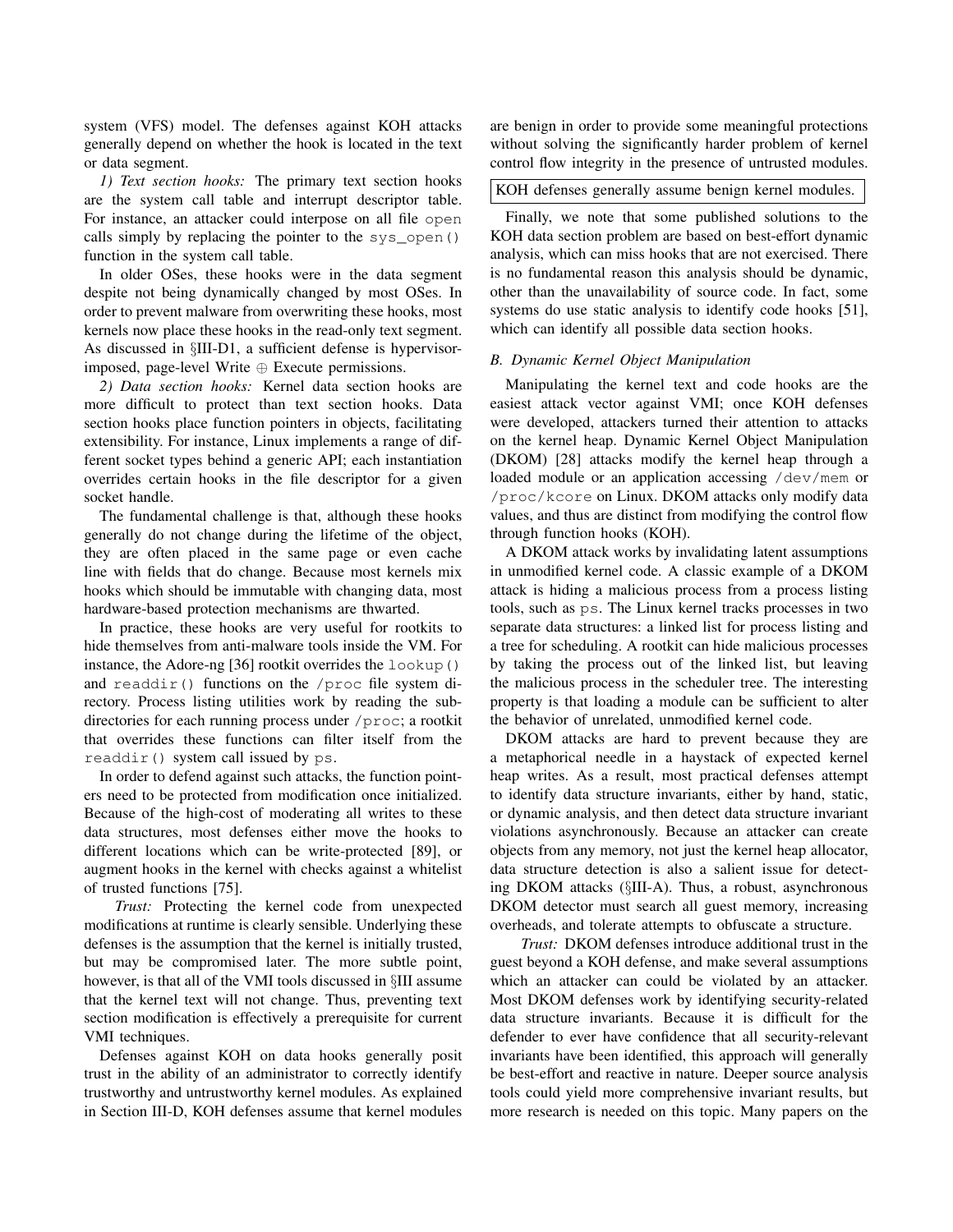topic focus on a few troublesome data structures, such as the task\_struct, yet Linux has several hundred data structure types. It is unclear whether any automated analysis will scale to the number of hiding places afforded to rootkits by monolithic kernels, or whether detection tools will always be one step behind attackers. That said, even a best-effort defense has value in making rootkits harder to write.

Another problematic assumption is that all securitysensitive fields of kernel data structures have invariants that can be easily checked in a memory snapshot. For instance, one might assume that any outgoing packets come from a socket that appears in the output of a tool such as netstat (or a VMI-based equivalent). Yet a malicious Linux kernel module could copy packets from the heap of an application to the outgoing IP queue—a point in the networking stack which doesn't maintain any information about the originating socket or process. Thus, memory snapshots alone couldn't easily identify an inconsistency between outgoing packets and open sockets, especially if the packet could have been sent by a different process, such as a process with an open raw socket. Although the problem in this example could be mitigated with continuous monitoring, such monitoring would substantially increase runtime overheads; in contrast, most DKOM defenses rely on infrequent scanning to minimize overheads. In this example, the data structure invariant spans a sequence of operations, which can't be captured with one snapshot.

A single snapshot cannot capture data structure invariants that span multiple operations.

Third, DKOM defenses *cement trust that the guest kernel is benign*. These defenses train data structure classifiers on a clean kernel instance or derive the classifiers from source code, which is assumed to only demonstrate desirable behavior during the training phase. Although we hasten to note that this assumption may be generally reasonable, it is not beyond question that an OS vendor might include a backdoor that such a classifier would learn to treat as expected behavior.

In order to ensure that the guest kernel is benign, DKOM defenses generally posit a KOH defense. Learning code invariants is of little use when an attacker can effectively replace the code. The interesting contrast between KOH and DKOM defenses is that DKOM defenses can detect invalid data modifications *even in the presence of an untrustworthy module*, whereas common KOH defenses rely on module whitelisting. Thus, if a DKOM defense intends to tolerate untrusted modules, it must build on a KOH defense that is robust to untrusted modules as well, which may require substantially stronger control flow integrity protection.

KOH defenses are a building block for DKOM defenses, but often make different trust assumptions about modules.

Finally, these detection systems explicitly assume *mal-*

*ware will leave persistent, detectable modifications* and implicitly assume *malware cannot win races with the detector*. DKOM detectors rely on invariant violations being present in the view of memory they analyze—either a snapshot or a concurrent search using a read-only view of memory. Because DKOM detectors run in increments of seconds, shortlived malware can easily evade detection. Even for persistent rootkits, a reasonably strong adversary may also have access to similar data structure classifiers and aggressively search for invariants missed by the classifier.

If a rootkit can reliably predict when a DKOM detector will view kernel memory, the rootkit has the opportunity to temporarily repair data structure invariants—racing with the detector. Reading a substantial portion of guest memory can be is highly disruptive to cache timings—stalling subsequent writes on coherence misses. Similarly, solutions based on preempting the guest OS will leave telltale "lost ticks" on the system clock. Even proposed hardware solutions can be probed by making benign writes to potentially sensitive addresses and then observing disruptions to unrelated I/O timings. Given the long history of TOCTTOU and other concurrency-based attacks [29, 92], combined with a likely timing channel induced by the search mechanism and recent successes exploiting VM-level side channels [94], the risk of an attacker successfully racing with a detector is concerning.

DKOM defenses are potentially vulnerable to race conditions within their threat model.

# *C. Direct Kernel Structure Manipulation*

Direct Kernel Structure Manipulation (DKSM) attacks [23] change the interpretation of a data structure between training a VMI tool and its application to classify memory regions into data structures. Simple examples of a DKSM attack include swapping two fields within a data structure or padding the structure with garbage fields so that relative offsets differ from the expectation of the VMI tool.

Because most VMI tools assume a benign kernel, a successful DKSM attack hinges on changing kernel control flow. The two previously proposed mechanisms are KOH attacks and return-oriented programming [66]. As discussed above, a number of successful countermeasures for KOH attacks have been developed, as have effective countermeasures to return-oriented programming, including G-Free [72], "Return-Less" kernels [62], and STIR [90].

*Trust:* DKSM is somewhat of an oddity in the literature because it is effectively precluded by a generous threat model. However, a realistic threat model might allow an adversarial OS to demonstrate different behavior during the data structure training and classification phases—analogous to "split-personality" malware that behaves differently when it detects that it is under analysis.

DKSM is a reasonable concern obviated by generous threat models.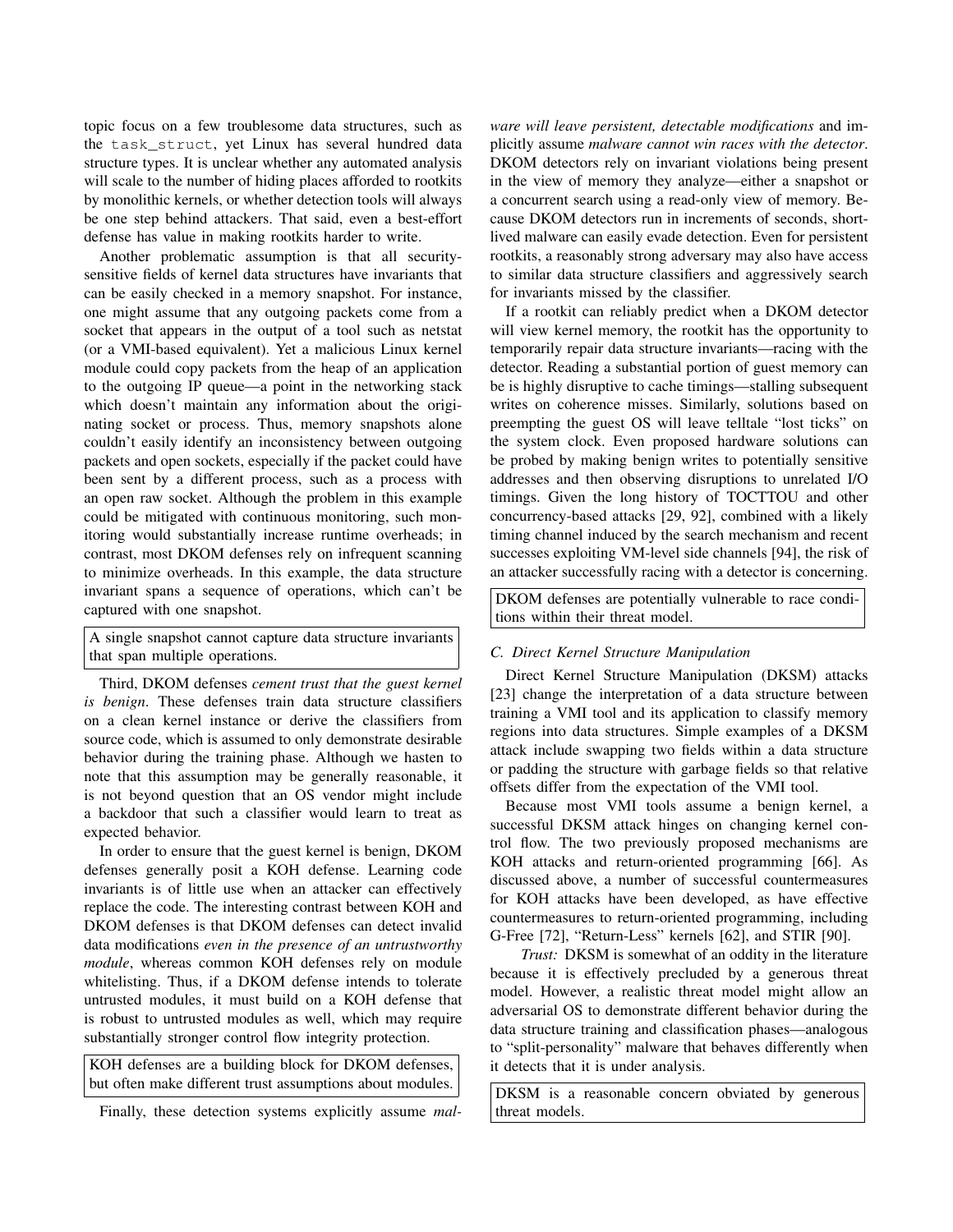| <b>Attack</b>                        | <b>Defense</b>                                                                                   | <b>Trust Assumption</b>                                                                                                                                                                                                                                                                                                                                                                                             |  |  |  |
|--------------------------------------|--------------------------------------------------------------------------------------------------|---------------------------------------------------------------------------------------------------------------------------------------------------------------------------------------------------------------------------------------------------------------------------------------------------------------------------------------------------------------------------------------------------------------------|--|--|--|
| Write text<br>Segment                | Hypervisor-enforced W<br>$\oplus X.$                                                             | Initial text segment benign.                                                                                                                                                                                                                                                                                                                                                                                        |  |  |  |
| <b>KOH</b><br>(code<br>and<br>hooks) | Memory protect hooks<br>from text section modifi-<br>cation, or whitelist load-<br>able modules. | Pristine<br>initial OS copy<br>and administrator's ability<br>to discern trustworthy ker-<br>nel modules.                                                                                                                                                                                                                                                                                                           |  |  |  |
| <b>DKOM</b><br>(heap)                | Identify data structure<br>invariants, detect viola-<br>tions by scanning mem-<br>ory snapshots. | • Guest kernel exhibits<br>only desirable behavior<br>during<br>training,<br><b>or</b><br>source is trustworthy.<br>• All security-relevant<br>data structure invariants<br>can be identified a<br>priori.<br>• All malware will leave<br>persistent modifications<br>that violate an invariant.<br>• All invariants can be<br>checked in a<br>single<br>search.<br>Attackers cannot win<br>races with the monitor. |  |  |  |
| <b>DKSM</b>                          | <b>Bootstrapping</b><br>Prevent<br>through KOH or ROP.                                           | OS is benign; behaves iden-<br>tically during training and<br>classification.                                                                                                                                                                                                                                                                                                                                       |  |  |  |
|                                      | Table III                                                                                        |                                                                                                                                                                                                                                                                                                                                                                                                                     |  |  |  |

VMI ATTACKS, DEFENSES, AND UNDERLYING TRUST ASSUMPTIONS.

### *D. The semantic gap is really two problems*

Under a stronger threat model, the DKSM attack effectively leverages the semantic gap to thwart security measures. Under DKSM, a malicious OS actively misleads VMI tools in order to violate a security policy.

In the literature on VM introspection, the semantic gap problem evolved to refer to two distinct issues: (1) the engineering challenges of generating introspection tools, possibly without source code [40, 44, 80], and (2) the ability of a malicious or compromised OS to exploit fragile assumptions underlying many introspection designs in order to evade a security measure [51, 64, 77, 83, 89]. These assumptions include:

- Trusting that the guest OS is benign during the training phase, and will not behave differently under monitoring.
- All security-sensitive invariants and hooks can be automatically learned.
- Attacks will persist long enough to be detected by periodic searches.
- Administrators can whitelist trustworthy kernel modules.

Most papers on introspection focus on the first problem, which has arguably been solved [40, 44, 80], yet interesting attacks leverage the second issue, which is still an open problem, as is reliable introspection under stronger threat models.

Unfortunately, the literature has not clearly distinguished these problem variations, and only a close reading will indicate which one a given paper is addressing. This confusion is only exacerbated when one attempts to place these papers next to each other in the context of attacks and defenses. That said, we do believe that the overall path of starting with a weak attacker and iteratively strengthening the threat model is a pragmatic approach to research in this area; the issue is ambiguous nomenclature.

We therefore suggest a clearer nomenclature for the two sub-problems: the **weak** and **strong** semantic gap problems. The weak semantic gap is the largely solved engineering challenge of generating VMI tools, and the strong semantic gap refers to the challenge of defending against an adversarial, untrusted guest OS. A solution to the open strong semantic gap problem would not make any assumptions about the guest OS being benign during a training phase or accept inferences from guest source code as reliable without runtime validation. The strong semantic gap problem is, to our knowledge, unsolved, and the ability to review future work in this space relies on clearer delineation of the level of trust placed in the guest OS. A solution to the strong semantic gap problem would also prevent or detect DKSM attacks.

The weak semantic gap is a solved engineering problem. The strong semantic gap is an open security problem.

### VI. TOWARD AN UNTRUSTED OS

Any solution to the strong semantic gap problem may need to remove assumptions that the guest OS can be trusted to help train an introspection tool. As illustrated in Section III, most existing introspection tools rely on the assumption that the guest OS begins in a benign state and its source code or initial state can be trusted. Over time, several designs have reduced the degree to which they rely on the guest OS. It is not clear, however, that continued iterative refinement will converge on techniques that eliminate trust in the guest.

Table IV illustrates the space of reasonable trust models in virtualization-based security. Although a lot of effort in VMI has gone into the first row (the weak semantic gap), the community should focus on new directions likely to bridge the strong semantic gap (second row), as well as adopt useful techniques from research into the other rows.

This section identifies promising approaches to the strong semantic gap, based on insights from the literature.

# *A. Paraverification*

Many VMI systems have the implicit design goal of working with an unmodified OS, or limiting modifications to the module loader and hooks. The goal of introspecting on an unmodified guest OS often induces trust in the guest OS to simplify this difficult problem. Specifically, most VMI tools assume the guest OS is not actively malicious and adheres to the behavior exhibited during the learning phase.

This subsection observes that, rather than relax the threat model for VMI, relaxing the requirement of an unmodified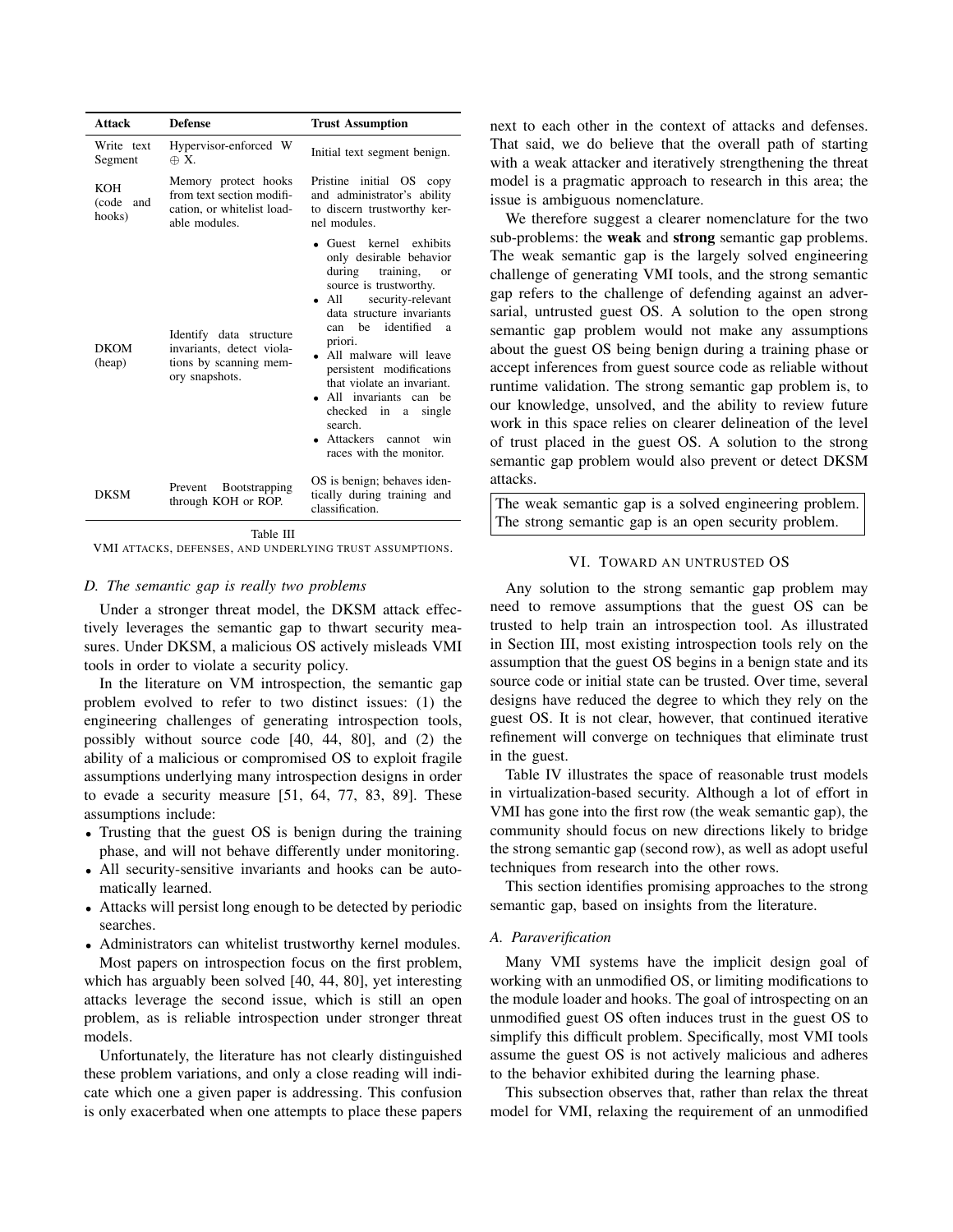| App | <b>Guest OS</b> | <b>Hypervisor</b> | <b>Challenge</b>                  | <b>Solutions</b>                                                                                                    |
|-----|-----------------|-------------------|-----------------------------------|---------------------------------------------------------------------------------------------------------------------|
|     |                 |                   | Weak Semantic Gap                 | Layered Security, VMI. Incrementally reduce trust in the guest OS.                                                  |
|     |                 |                   | Strong Semantic Gap               | Difficult to solve. Need techniques that can learn from untrusted<br>sources and detect inconsistencies during VMI. |
|     |                 |                   | Untrusted guest OS                | Paraverification. Application trust bridges the semantic gap.                                                       |
|     |                 |                   | Untrusted cloud hypervisor        | Support from trusted hardware like SGX [7, 70].                                                                     |
|     |                 |                   | Untrusted guest OS and hypervisor | Fine grained support from trusted hardware needed.                                                                  |

Table IV

<sup>T</sup>RUST <sup>M</sup>ODELS. (<sup>√</sup> INDICATES THE LAYERS THAT ARE TRUSTED.)

OS may be a more useful stepping stone toward an untrusted OS. By analogy, although initial hypervisors went through heroic efforts to virtualize unmodified legacy OSes on an ISA very unsuitable for virtualization [26], most modern OSes now implement paravirtualization support [25]. Essentially, paravirtualization makes small modifications to the guest OS that eliminate the most onerous features to emulate. For instance, Xen allowed the guest OS to observe that there were inaccessible physical pages, substantially reducing the overheads of virtualizing physical memory. The reason paravirtualization was a success is that it was easy to adopt, introduced little or no overheads when the system executes on bare metal, and dramatically improved performance in a VM.

Thus, we expect that light modifications to a guest OS to aid in introspection could be a promising direction. Specifically, we observe that the recent InkTag [52] system introduced the idea of *paraverification*, in which the guest OS provides the hypervisor with evidence that it is servicing an application's request correctly. The evidence offered by the guest OS is easily checked by the hypervisor without trusting the guest OS. For instance, a trusted application may request a memory mapping of a file, and, in addition to issuing an mmap system call, also reports the request to the hypervisor. When the OS modifies the application's page tables to implement the mmap system call, the OS also notifies the hypervisor that this modification is in response to a particular application request. The hypervisor can then do an end-to-end check that (1) the page table changes are applied to an appropriate region of the application's virtual memory, (2) that the CPU register values used to return to the application are sensible, and (3) that the contents of these pages match the expected values read from disk, using additional metadata storing hashes of file contents.

We hasten to note that the goals of InkTag are different from VMI—ensuring a trusted application can safely use functionality from a malicious OS. This problem has also been explored in a number of other papers [35, 63]. Moreover, InkTag leverages the trusted application to bridge the semantic gap—a strategy that would not be suitable for the types of problems VMI aims to solve. Nonetheless, forcing an untrusted OS to aid in its own introspection could be fruitful if the techniques were simple enough to adopt.

Rather than relaxing the threat model for VMI, relax strict limits on guest modifications.

# *B. Hardware support for security*

As we observe in §IV-C, Memory protection or other synchronous notification mechanisms appear to be a requirement to move from detection to prevention. Unfortunately, the coarseness of mechanisms in commodity hardware introduce substantial overheads. §IV-B summarizes recent work on memory monitoring at cache line granularity—a valuable approach meriting further research.

An interesting direction recently taken by Intel is developing a mutual distrust model for hardware memory protection, called Software Guard Extensions (SGX) [21, 50, 70]. SGX allows an OS or hypervisor to manage virtual-to-physical OS mappings for an application, but the lower-level software cannot access memory contents. SGX provides memory isolation of a trusted application from an untrustworthy software stack. Similar memory isolation has been provided by several software-only systems [35, 52], but at a substantial performance cost attributable to frequent traps to a trusted hypervisor. Finally, we note that in order for an application to safely *use* system calls on an untrusted OS, a number of other problems must be addressed [33, 52].

In the context of introspection or the strong semantic gap, hardware like SGX can also be useful for creating a finer-grained protection domain for code implanted in the guest OS III-B. More fine-grained memory protection and monitoring tools are needed from hardware manufacturers.

Fine-grained memory protection and monitoring hardware can reduce overheads and trust.

### *C. Reconstruction from untrusted sources*

Current tools that automatically learn data structure signatures assume the OS will behave similarly during training and classification (§V-B). Among the assumptions made in current VMI tools, this is one that potentially has the best chance of being incrementally removed. For example, one approach might train the VMI classifiers on the live OS, and continue incrementally training as the guest OS runs.

Another approach would be to detect inconsistencies between the training and classification stages of VMI. By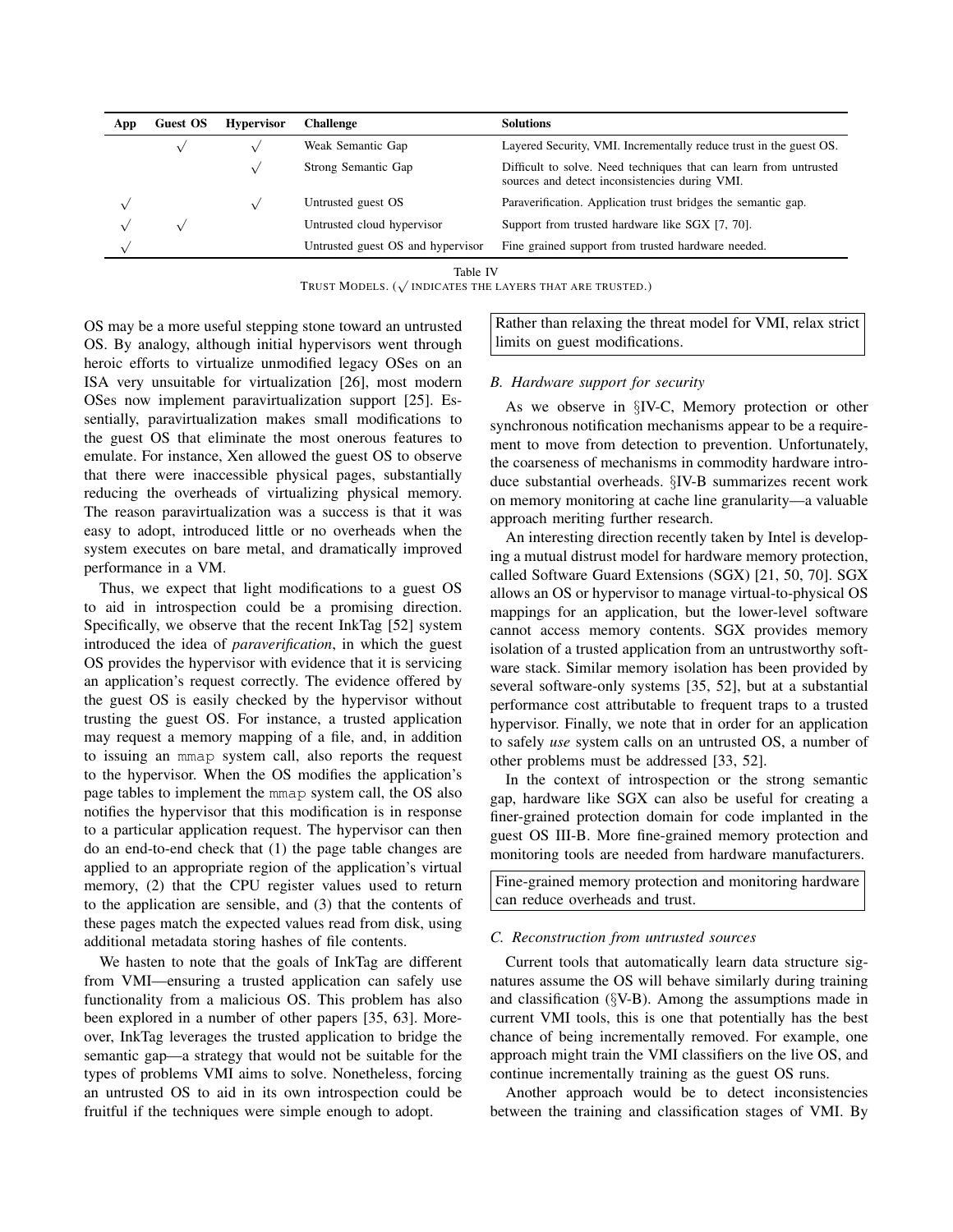analogy, distributed fault tolerance systems are often built around the abstraction of a proof of misbehavior, where a faulty participant in the protocol generates signed messages to different participants that contradict one another [19, 61]. Similarly, one approach to assuring learning-based systems is to look for proof of misbehavior in the guest OS. For instance, Lycosid detected inconsistencies between the cr3 register and the purported process descriptor's cr3 value [55]. A proof of misbehavior may also include inconsistencies in code paths or data access patterns between the training and classification phases of introspection.

VMI should detect inconsistent behavior over the life of an OS, not just between training and classification.

#### VII. UNDER-EXPLORED ISSUES

Based on our survey of the literature on VMI, we identify a few issues that deserve more consideration in future work.

# *A. Scalability*

Many VMI designs are fairly expensive, especially designs that run a sibling VM on a dedicated core for analysis. For example, one state-of-the-art system reports overheads ranging from  $9.3 - 500 \times 44$ . There is a reasonable argument why high VMI overheads might be acceptable: the average desktop has idle cores anyway, which could be fruitfully employed to improve system security. However, this argument does not hold in a cloud environment, where all cores can be utilized to service additional clients. In a cloud, customers will not be pleased with doubling their bill, nor would a provider be pleased with halving revenue.

It is reasonable to expect that VMI would be particularly useful on a cloud or other multi-VM system. Thus, future work on VMI must focus not only on novel techniques or threat models, but also on managing overheads and scalability with increasing numbers of VMs.

| VMI research must measure multi-tenant scalability. |  |
|-----------------------------------------------------|--|
|-----------------------------------------------------|--|

Another strategy to mitigate the costs of asynchronous scanning is to adjust the frequency of the scans—trading risk for performance. For instance, a recent system measured scanning time at 50ms, and could keep overheads at 1% by only scanning every 5s [51]. Similarly, one may cache and reuse introspection results to trade risk of stale data for better scalability [80]. An interesting direction for future work is identifying techniques that minimize both overheads and risk.

# *B. Privacy*

VMI has the potential to create new side-channels in cloud systems. For instance, after reading application binaries, Patagonix [65] queries the NSRL database with the binary hash to determine the type of binary that is running on the system. This effectively leaks information about the programs run within a VM to an outside observer, undermining user privacy.

More generally, VMI has the potential for one guest to observe different cache timings based on the behavior of another guest. Consider a VMI tool that does periodic memory scans of multiple VMs on a cloud system, one after another. The memory scan or snapshot will disrupt cache timings of the guest under observation by forcing exclusive cache lines to transition back to a shared, readonly mode §V-B. Based on its own cache timings, the VM can observe the frequency of its periodic scans. Because the length of a scan of another VM can also be a function of what the VM is doing, changes in time between scans of one VM can indicate what is happening in another VM on the same system.

Although it is unclear whether this example side channel is exploitable in practice, the example raises the larger issue that VMI projects should be cognizant of potential side channels in a multi-VM system. Richter et al. [78] present initial work on privacy-preserving introspection, but more work is needed. An ideal system would not force the user to choose between integrity or privacy risks.

| VMI designs should evaluate risks of new side channels. |  |  |  |  |  |  |  |
|---------------------------------------------------------|--|--|--|--|--|--|--|
|---------------------------------------------------------|--|--|--|--|--|--|--|

# VIII. CONCLUSION

Virtual machine introspection is a relatively mature research topic that has made substantial advances over the last twelve years since the semantic gap problem was posed. However, efforts in this space should be refocused on removing trust from the guest OS in service of the larger goal of reducing the system's TCB. Moreover, future VMI solutions should balance innovative techniques and security properties with scalability and privacy concerns. We expect that the lessons from previous work will guide future efforts to adapt existing techniques or develop new techniques to bridge the strong semantic gap.

#### ACKNOWLEDGEMENTS

We thank our shepherd, Virgil Gligor, and the anonymous reviewers for their insightful comments on earlier versions of this paper. This research was supported in part by NSF grants CNS-1149229, NSF CNS-1161541, NSF CNS-1228839, NSF CNS-1318572, NSF CNS-1223239, NSF CCF-0937833, by the US ARMY award W911NF-13-1- 0142, the Office of the Vice President for Research at Stony Brook University, and by gifts from Northrop Grumman Corporation, Parc/Xerox, Microsoft Research, and CA.

#### **REFERENCES**

- [1] Draugr. Online at https://code.google.com/p/draugr/.
- [2] FatKit. Online at http://4tphi.net/fatkit/.
- [3] Foriana. Online at http://hysteria.sk/<sup>∼</sup>niekt0/foriana/.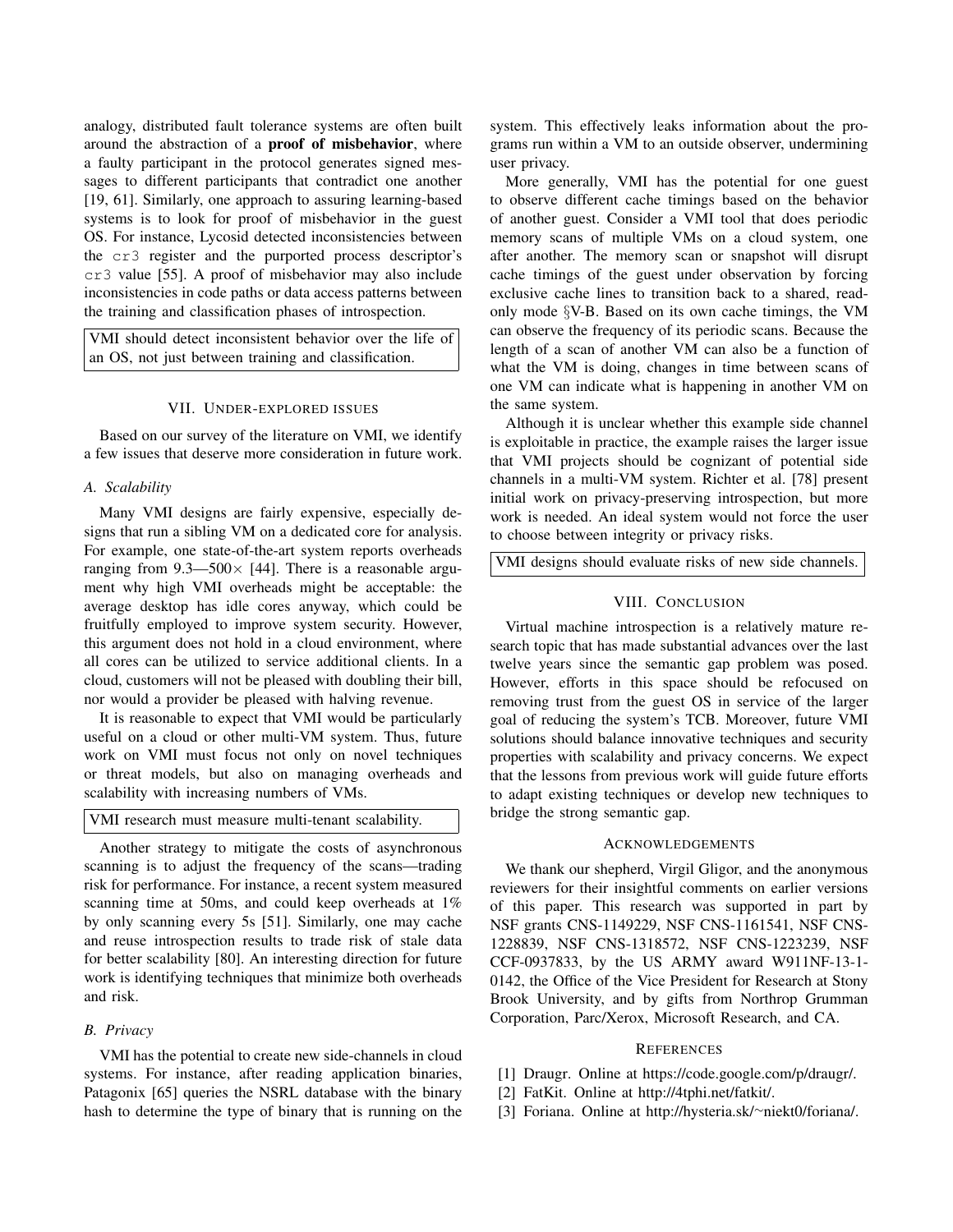- [4] GREPEXEC: Grepping Executive Objects from Pool Memory). Online at http://uninformed.org/?v=4&a=  $2&t=pdf.$
- [5] idetect. Online at http://forensic.seccure.net/.
- [6] Intel 64 and IA-32 Architectures Developer's Manual: Vol. 3B.
- [7] Intel Software Guard Extensions (Intel SGX) Programming Reference.
- [8] Kernel object hooking rootkits (koh rootkits). http://my.opera.com/330205811004483jash520/blog/ show.dml/314125.
- [9] Kntlist. Online at http://www.dfrws.org/2005/ challenge/kntlist.shtml.
- [10] lsproc. Online at http://windowsir.blogspot.com/2006/ 04/lsproc-released.html.
- [11] Memparser. Online at http://www.dfrws.org/2005/ challenge/memparser.shtml.
- [12] PROCENUM. Online at http://forensic.seccure.net/.
- [13] Red Hat Crash Utility. Online at http://people.redhat. com/anderson/.
- [14] The Linux Cross Reference. Online at http://lxr.linux. no/.
- [15] The Volatility framework. Online at https://code. google.com/p/volatility/.
- [16] Volatilitux. Online at https://code.google.com/p/ volatilitux/.
- [17] Windows Memory Forensic Toolkit. Online at http: //forensic.seccure.net/.
- [18] M. Abadi, M. Budiu, U. Erlingsson, and J. Ligatti. Control-flow integrity. In *CCS*, pages 340–353, 2005.
- [19] A. S. Aiyer, L. Alvisi, A. Clement, M. Dahlin, J.- P. Martin, and C. Porth. BAR Fault Tolerance for Cooperative Services. In *SOSP*, pages 45–58, 2005.
- [20] AMD. AMD I/O Virtualization Technology (IOMMU) Specification Revision 1.26. White Paper, AMD: http://support.amd.com/us/Processor TechDocs/ 34434-IOMMU-Rev 1.26 2-11-09.pdf, Nov 2009.
- [21] I. Anati, S. Gueron, S. Johnson, and V. Scarlata. Innovative technology for cpu based attestation and sealing. HASP '13, 2013.
- [22] A. M. Azab, P. Ning, Z. Wang, X. Jiang, X. Zhang, and N. C. Skalsky. Hypersentry: enabling stealthy incontext measurement of hypervisor integrity. In *CCS*, pages 38–49, 2010.
- [23] S. Bahram, X. Jiang, Z. Wang, M. Grace, J. Li, D. Srinivasan, J. Rhee, and D. Xu. Dksm: Subverting virtual machine introspection for fun and profit. In *SRDS*, pages 82–91, 2010.
- [24] A. Baliga, V. Ganapathy, and L. Iftode. Automatic inference and enforcement of kernel data structure invariants. In *ACSAC*, pages 77–86, 2008.
- [25] P. Barham, B. Dragovic, K. Fraser, S. Hand, T. Harris, A. Ho, R. Neugebauer, I. Pratt, and A. Warfield. Xen and the art of virtualization. In *SOSP*, pages 164–177,

2003.

- [26] E. Bugnion, S. Devine, M. Rosenblum, J. Sugerman, and E. Y. Wang. Bringing virtualization to the x86 architecture with the original vmware workstation. *ACM TOCS*, 30(4):12:1–12:51, Nov. 2012.
- [27] T. W. Burger. Intel Virtualization Technology for Directed I/O (VT-d): Enhancing Intel platforms for efficient virtualization of I/O devices. http: //software.intel.com/en-us/articles/intel-virtualizationtechnology-for-directed-io-vt-d-enhancing-intelplatforms-for-efficient-virtualization-of-io-devices/, February 2009.
- [28] J. Butler and G. Hoglund. Vice catch the hookers! In *Black Hat USA 2004*, Las Vegas, USA, 2004.
- [29] X. Cai, Y. Gui, and R. Johnson. Exploiting unix filesystem races via algorithmic complexity attacks. In *Oakland*, pages 27–41, 2009.
- [30] M. Carbone, M. Conover, B. Montague, and W. Lee. Secure and robust monitoring of virtual machines through guest-assisted introspection. In *RAID*, pages 22–41, 2012.
- [31] M. Carbone, W. Cui, L. Lu, W. Lee, M. Peinado, and X. Jiang. Mapping kernel objects to enable systematic integrity checking. In *CCS*, pages 555–565, 2009.
- [32] R. Chandra, T. Kim, M. Shah, N. Narula, and N. Zeldovich. Intrusion recovery for database-backed web applications. In *SOSP*, pages 101–114, 2011.
- [33] S. Checkoway and H. Shacham. Iago attacks: Why the system call api is a bad untrusted rpc interface. In *ASPLOS*, 2013.
- [34] P. M. Chen and B. D. Noble. When virtual is better than real. In *HotOS*, pages 133–, 2001.
- [35] X. Chen, T. Garfinkel, E. C. Lewis, P. Subrahmanyam, C. A. Waldspurger, D. Boneh, J. Dwoskin, and D. R. Ports. Overshadow: A virtualization-based approach to retrofitting protection in commodity operating systems. In *ASPLOS*, pages 2–13, 2008.
- [36] J. Corbet. A new adore root kit. *LWN*, March 2004. http://lwn.net/Articles/75990/.
- [37] A. Cristina, L. Marziale, G. G. R. Iii, and V. Roussev. Face: Automated digital evidence discovery and correlation. In *Digital Forensics*, 2005.
- [38] W. Cui, M. Peinado, Z. Xu, and E. Chan. Tracking rootkit footprints with a practical memory analysis system. In *USENIX Security*, pages 42–42, 2012.
- [39] A. Dinaburg, P. Royal, M. Sharif, and W. Lee. Ether: malware analysis via hardware virtualization extensions. In *CCS*, pages 51–62, 2008.
- [40] B. Dolan-Gavitt, T. Leek, M. Zhivich, J. Giffin, and W. Lee. Virtuoso: Narrowing the semantic gap in virtual machine introspection. In *Oakland*, pages 297– 312, 2011.
- [41] B. Dolan-Gavitt, A. Srivastava, P. Traynor, and J. Giffin. Robust signatures for kernel data structures. In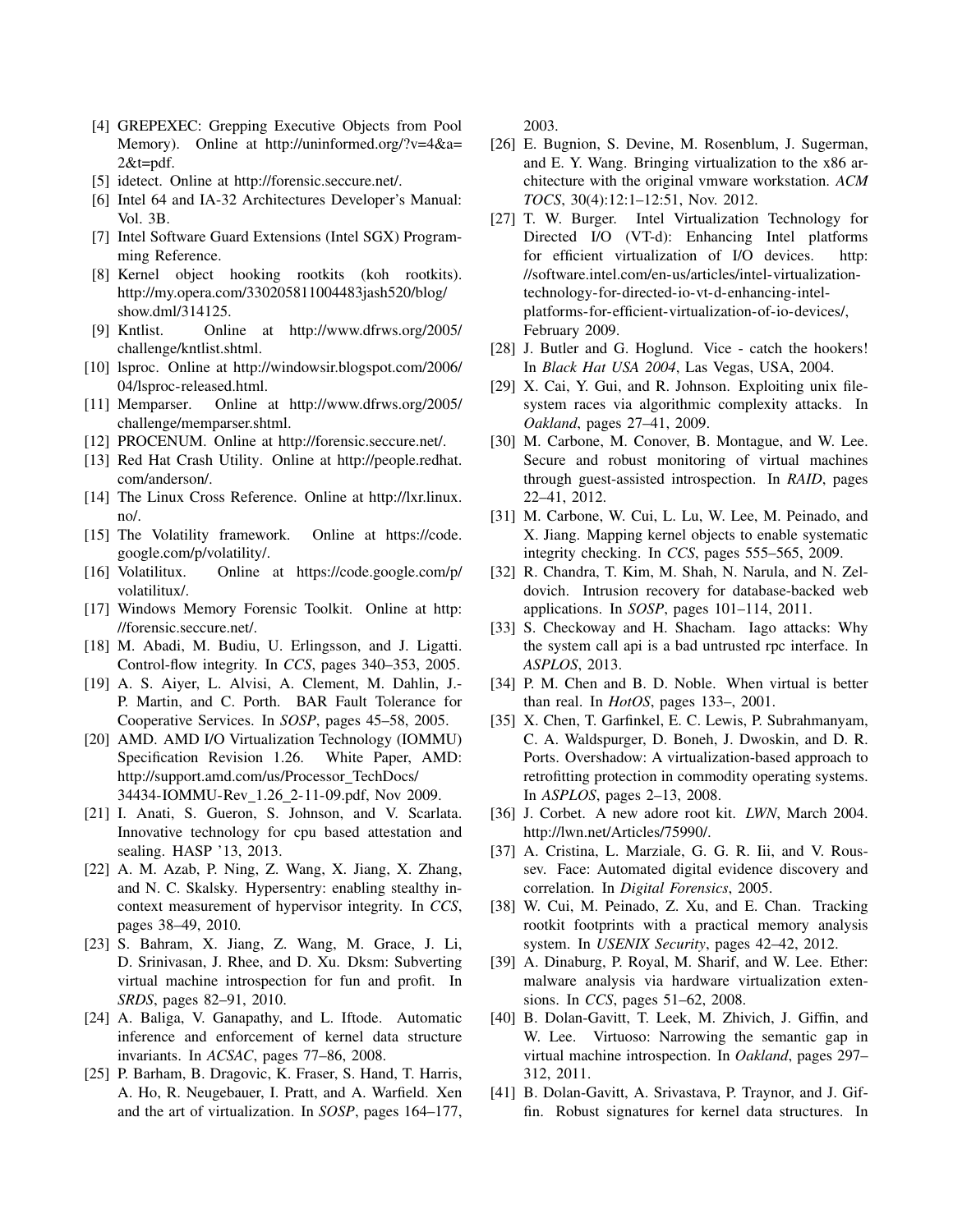*CCS*, pages 566–577, 2009.

- [42] G. W. Dunlap, S. T. King, S. Cinar, M. A. Basrai, and P. M. Chen. Revirt: enabling intrusion analysis through virtual-machine logging and replay. In *OSDI*, 2002.
- [43] M. D. Ernst, J. H. Perkins, P. J. Guo, S. McCamant, C. Pacheco, M. S. Tschantz, and C. Xiao. The daikon system for dynamic detection of likely invariants. *Sci. Comput. Program.*, 69(1-3):35–45, Dec. 2007.
- [44] Y. Fu and Z. Lin. Space traveling across vm: Automatically bridging the semantic gap in virtual machine introspection via online kernel data redirection. In *Oakland*, pages 586–600, 2012.
- [45] Y. Fu and Z. Lin. Exterior: using a dual-vm based external shell for guest-os introspection, configuration, and recovery. In *VEE*, pages 97–110, 2013.
- [46] T. Garfinkel and M. Rosenblum. A virtual machine introspection based architecture for intrusion detection. In *NDSS*, pages 191–206, 2003.
- [47] Z. Gu, Z. Deng, D. Xu, and X. Jiang. Process implanting: A new active introspection framework for virtualization. In *SRDS*, pages 147–156, 2011.
- [48] R. T. Hall and J. Taylor. A framework for networkwide semantic event correlation, 2013.
- [49] N. Heintze and O. Tardieu. Ultra-fast aliasing analysis using cla: a million lines of c code in a second. In *PLDI*, pages 254–263, 2001.
- [50] M. Hoekstra, R. Lal, P. Pappachan, V. Phegade, and J. Del Cuvillo. Using innovative instructions to create trustworthy software solutions. In *HASP*, 2013.
- [51] O. S. Hofmann, A. M. Dunn, S. Kim, I. Roy, and E. Witchel. Ensuring operating system kernel integrity with OSck. In *ASPLOS*, pages 279–290, 2011.
- [52] O. S. Hofmann, S. Kim, A. M. Dunn, M. Z. Lee, and E. Witchel. Inktag: secure applications on an untrusted operating system. In *ASPLOS*, pages 265–278, 2013.
- [53] X. Jiang, X. Wang, and D. Xu. Stealthy malware detection through vmm-based "out-of-the-box" semantic view reconstruction. In *CCS*, pages 128–138, 2007.
- [54] S. T. Jones, A. C. Arpaci-Dusseau, and R. H. Arpaci-Dusseau. Geiger: Monitoring the buffer cache in a virtual machine environment. In *ASPLOS*, ASPLOS XII, pages 14–24, 2006.
- [55] S. T. Jones, A. C. Arpaci-Dusseau, and R. H. Arpaci-Dusseau. VMM-based Hidden Process Detection and Identification Using Lycosid. In *VEE*, pages 91–100, 2008.
- [56] D. Kienzle, N. Evans, and M. Elder. NICE: Network Introspection by Collaborating Endpoints. In *Communications and Network Security*, pages 411–412, 2013.
- [57] T. Kim, R. Chandra, and N. Zeldovich. Recovering from intrusions in distributed systems with DARE. In *APSYS*, pages 10:1–10:7, 2012.
- [58] T. Kim, X. Wang, N. Zeldovich, and M. F. Kaashoek. Intrusion recovery using selective re-execution. In

*OSDI*, pages 1–9, 2010.

- [59] V. Kiriansky, D. Bruening, and S. P. Amarasinghe. Secure execution via program shepherding. In *USENIX Security*, pages 191–206, 2002.
- [60] H. Lee, H. Moon, D. Jang, K. Kim, J. Lee, Y. Paek, and B. B. Kang. Ki-mon: a hardware-assisted eventtriggered monitoring platform for mutable kernel object. In *USENIX Security*, pages 511–526, 2013.
- [61] J. Li, M. Krohn, D. Mazières, and D. Shasha. Secure untrusted data repository (SUNDR). In *OSDI*, pages 9–9, 2004.
- [62] J. Li, Z. Wang, X. Jiang, M. Grace, and S. Bahram. Defeating return-oriented rootkits with "return-less" kernels. In *EuroSys*, pages 195–208, 2010.
- [63] D. Lie, C. A. Thekkath, and M. Horowitz. Implementing an untrusted operating system on trusted hardware. In *SOSP*, pages 178–192, 2003.
- [64] Z. Lin, J. Rhee, X. Zhang, D. Xu, and X. Jiang. Siggraph: Brute force scanning of kernel data structure instances using graph-based signatures. In *NDSS*, 2011.
- [65] L. Litty, H. A. Lagar-Cavilla, and D. Lie. Hypervisor support for identifying covertly executing binaries. In *SS*, pages 243–258, 2008.
- [66] L. Liu, J. Han, D. Gao, J. Jing, and D. Zha. Launching return-oriented programming attacks against randomized relocatable executables. In *TRUSTCOM*, pages 37–44, 2011.
- [67] Z. Liu, J. Lee, J. Zeng, Y. Wen, Z. Lin, and W. Shi. Cpu transparent protection of os kernel and hypervisor integrity with programmable dram. In *ISCA*, pages 392–403, 2013.
- [68] J. M. McCune, Y. Li, N. Qu, Z. Zhou, A. Datta, V. Gligor, and A. Perrig. Trustvisor: Efficient tcb reduction and attestation. In *Oakland*, pages 143–158, 2010.
- [69] J. M. McCune, B. J. Parno, A. Perrig, M. K. Reiter, and H. Isozaki. Flicker: An execution infrastructure for tcb minimization. In *EuroSys*, pages 315–328, 2008.
- [70] F. McKeen, I. Alexandrovich, A. Berenzon, C. V. Rozas, H. Shafi, V. Shanbhogue, and U. R. Savagaonkar. Innovative instructions and software model for isolated execution. In *HASP*, 2013.
- [71] H. Moon, H. Lee, J. Lee, K. Kim, Y. Paek, and B. B. Kang. Vigilare: toward snoop-based kernel integrity monitor. In *CCS*, pages 28–37, 2012.
- [72] K. Onarlioglu, L. Bilge, A. Lanzi, D. Balzarotti, and E. Kirda. G-free: defeating return-oriented programming through gadget-less binaries. In *ACSAC*, pages 49–58, 2010.
- [73] B. D. Payne, M. Carbone, M. Sharif, and W. Lee. Lares: An architecture for secure active monitoring using virtualization. In *Oakland*, pages 233–247, 2008.
- [74] N. L. Petroni, Jr., T. Fraser, J. Molina, and W. A. Arbaugh. Copilot - a coprocessor-based kernel runtime